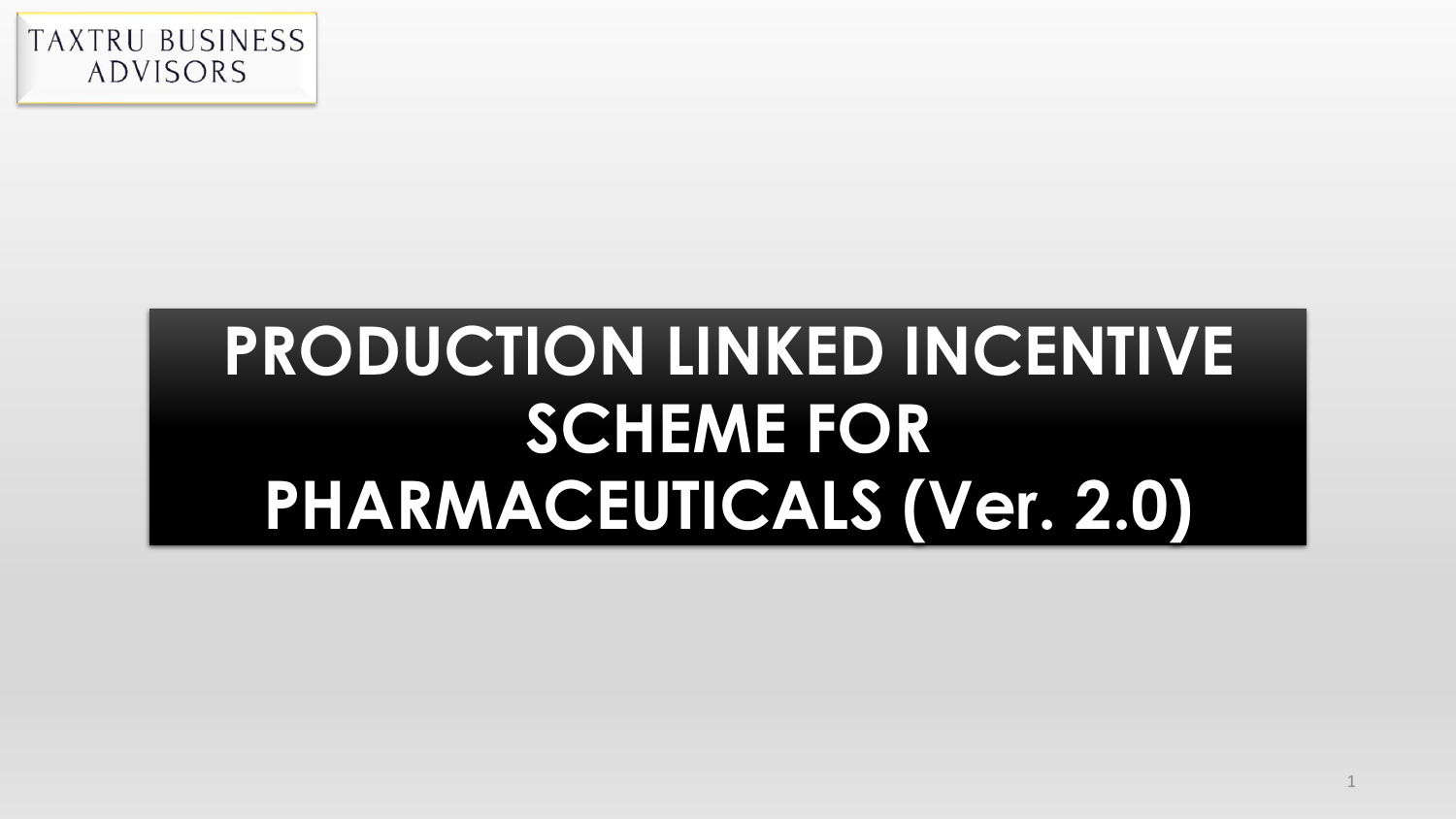## **Version 1.0 is Extended !**

TaxTru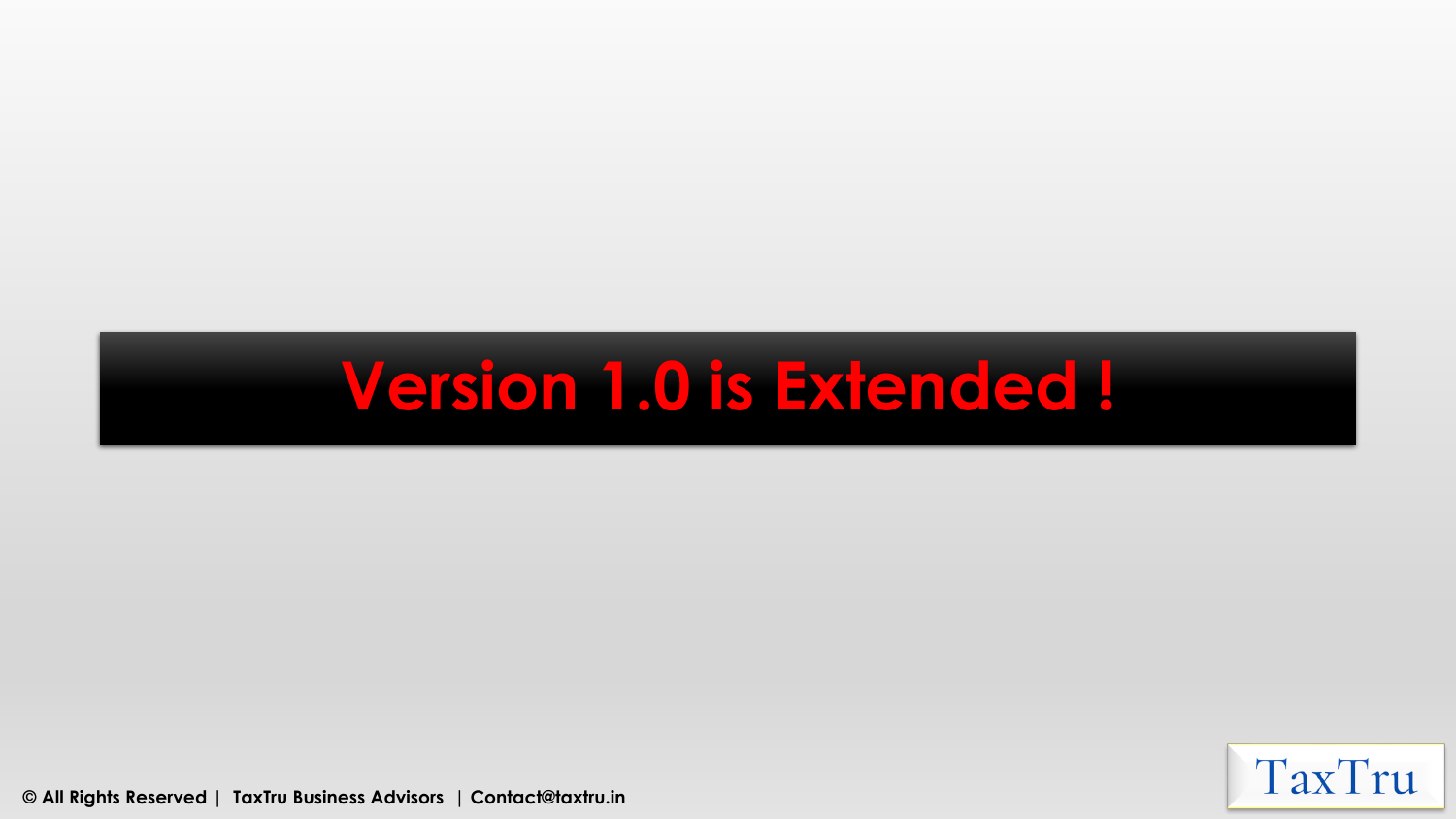- **. The Production Linked Incentive (PLI) Scheme for promotion of** domestic manufacturing of critical Key Starting Materials (KSMs)/Drug Intermediates (DIs) and Active Pharmaceutical Ingredients (APIs) in India.
- **Production Linked Incentives of upto INR 6,940 crores have been** approved.
- A financial incentive will be given to eligible manufacturers of identified 41 eligible products which covers 53 APIs, for 6 years, committed investment and sales made by selected applicant for the eligible products.
- The rates will vary for Fermentation based products and Chemically Synthesized products.

 $\Gamma$ ax $\Gamma$ ru

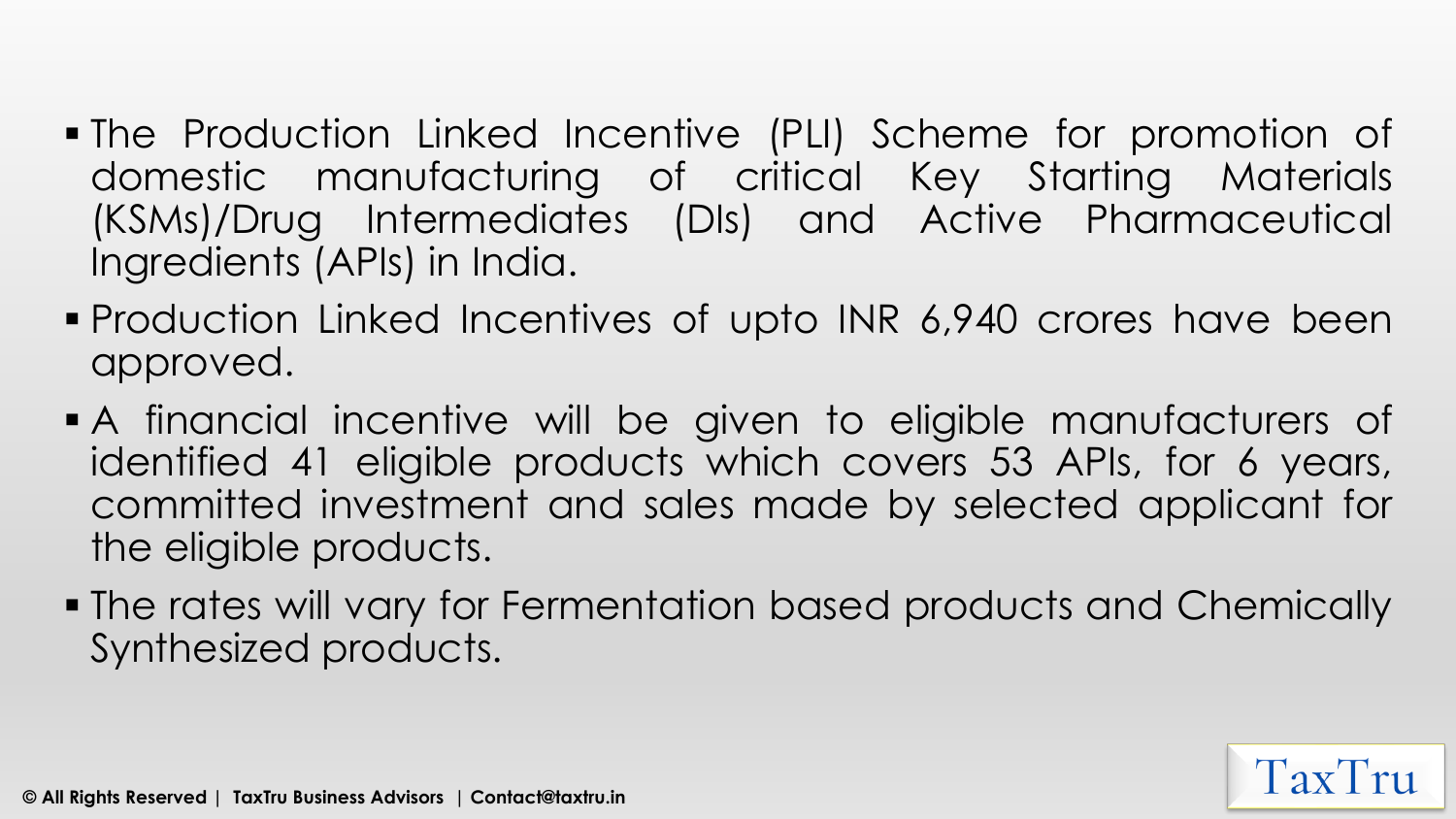### **Round 1** Closed for Application

#### **Round 2**

#### Last Date for Application: 28 July 2021

TaxTru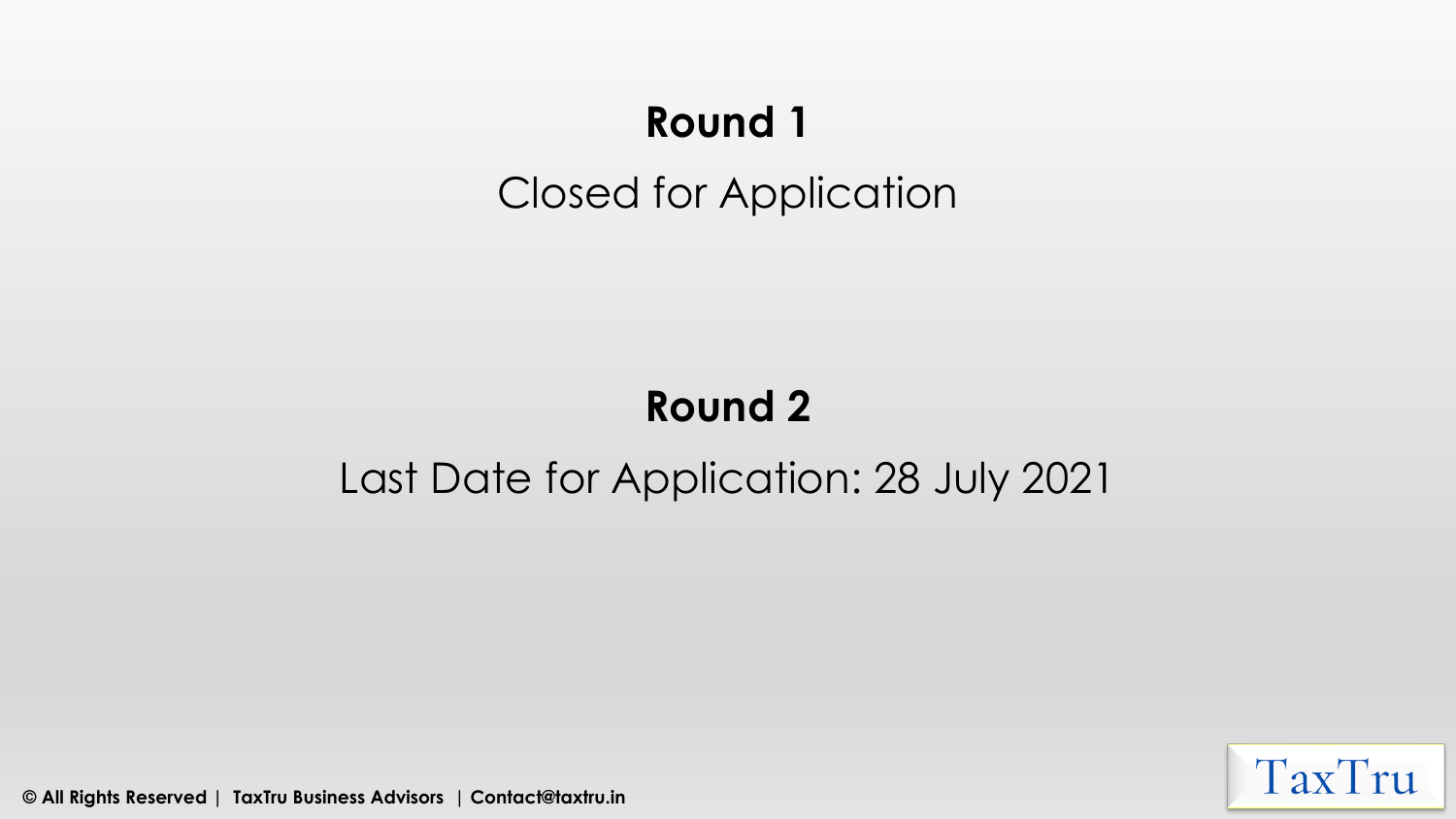# **Incentives**

### •**Fermentation products:**

- •FY 2022-26: 20%
- •FY 2026-27: 15%
- •FY 2027-28: 5%
- •**Chemically synthesized products:**

 $\text{Tx}$  $\text{Tx}$ 

•FY 2021-27: 10%

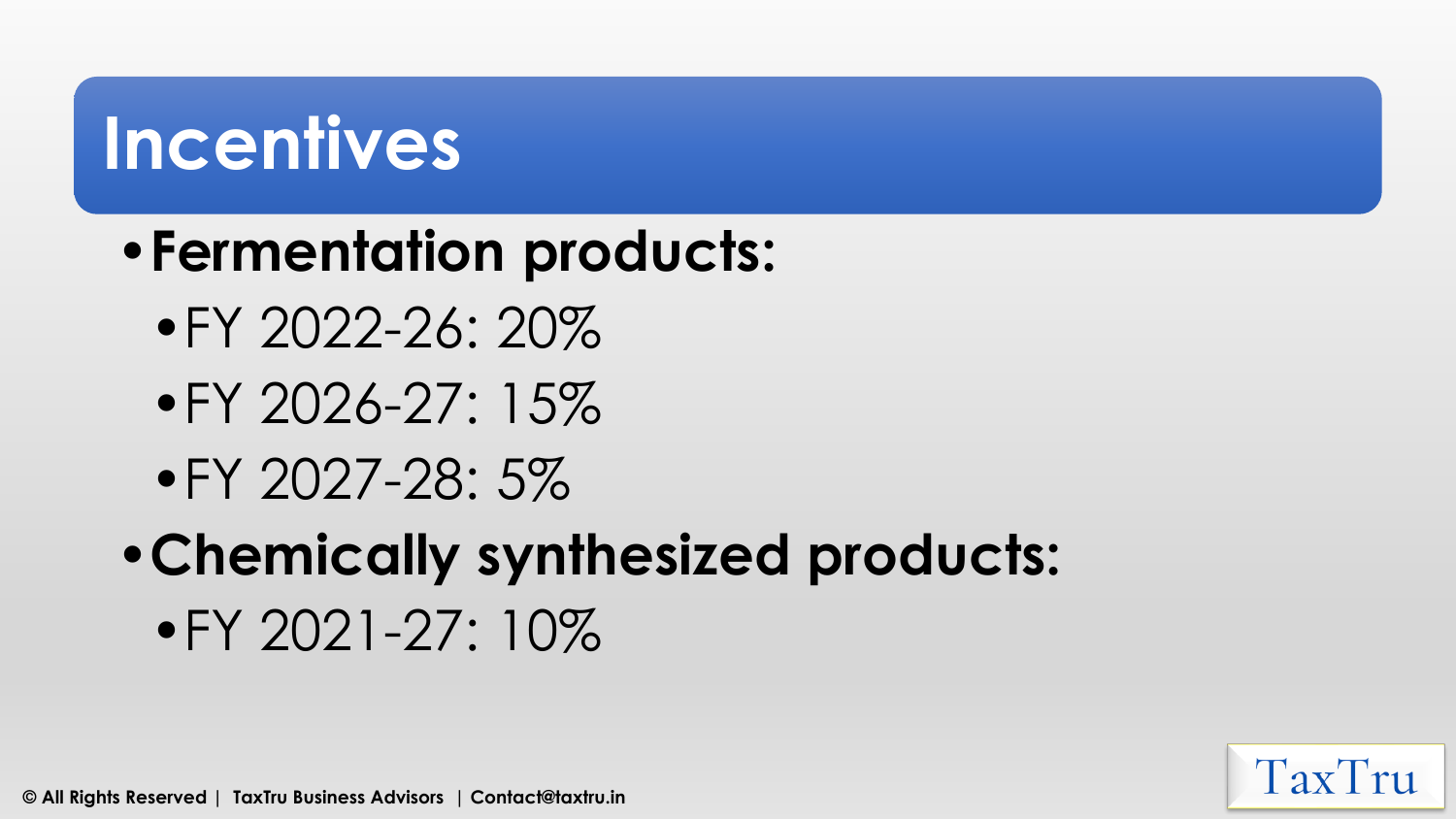# **Eligibility**

•Support under the scheme shall be provided only to manufacturers of critical KSMs/DIs and APIs registered in India subject to committed investment and minimum annual production capacity.

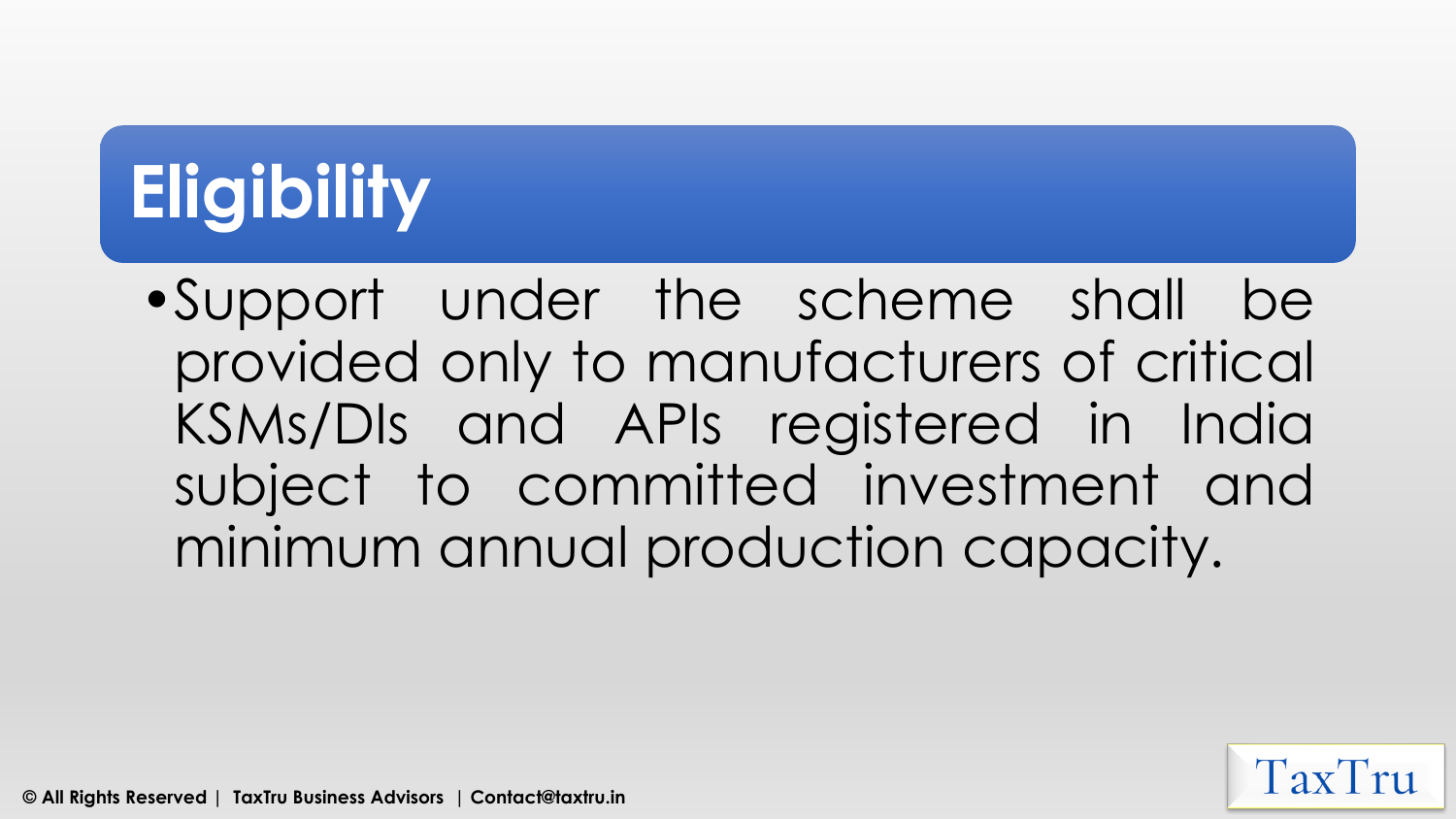**The four segments into which the eligible KSMs/DIs/APIs products have been divided based on their criticality and import dependence namely:**

- •Key Fermentation based KSMs/DIs
- •Niche Fermentation based KSMs/DIs/APIs
- •Key Chemical Synthesis based KSMs/DIs
- •Other Chemical Synthesis based KSMs/DIs/APIs

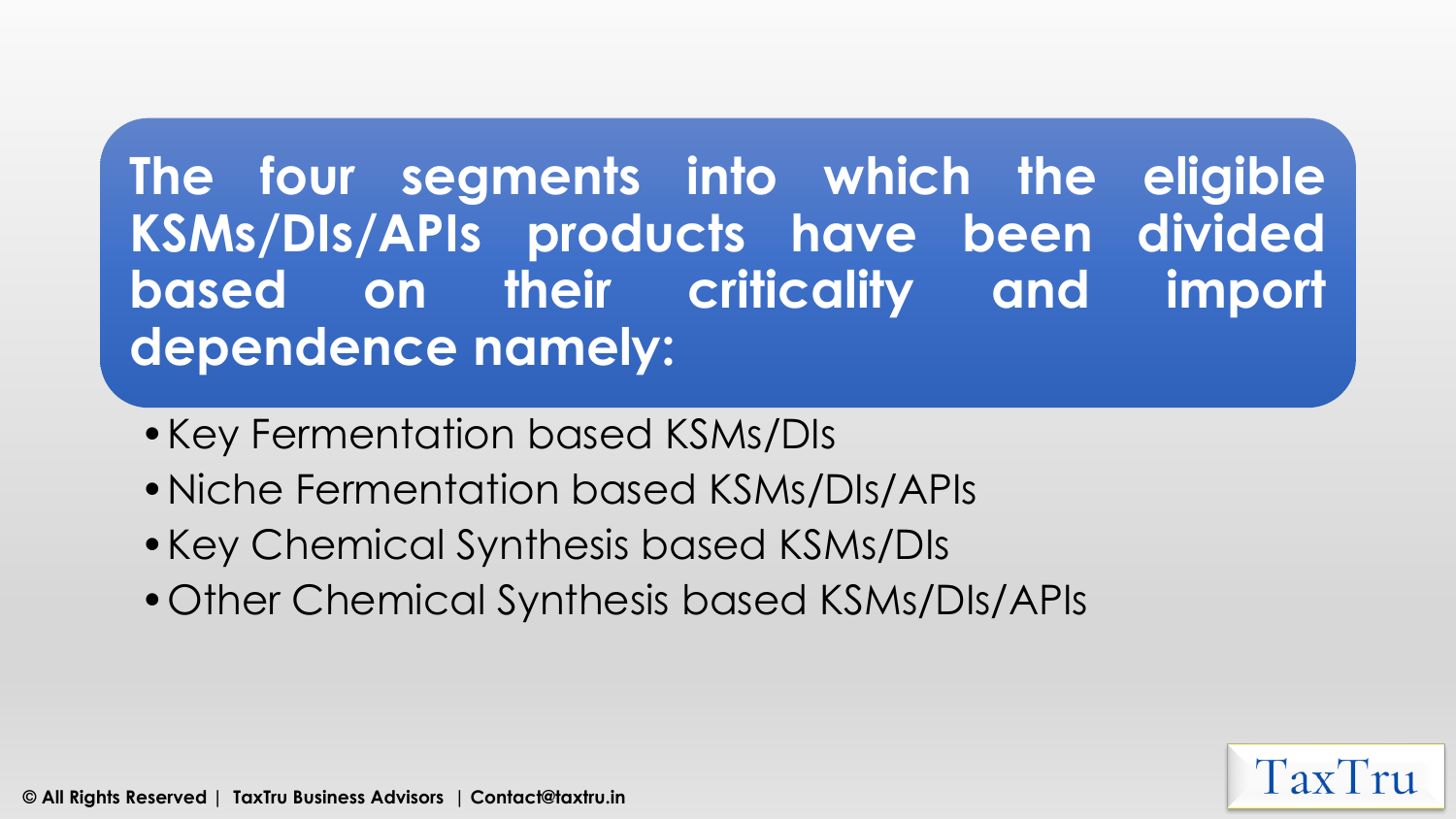#### **Eligibility for selection**

- The project shall be a greenfield project as defined under these guidelines.
- The Net Worth of the Applicant (including that of Group Companies), as on the date of application, shall not be less than 30% of the total committed investment. The Applicant not meeting the said Net Worth criteria shall not be eligible.
- The proposed Domestic Value Addition (DVA) by the applicant shall be at least 90% in case of fermentation based product and at least 70% in case of chemical synthesis based product.
- The applicant should not have been declared as bankrupt or wilful defaulter or defaulter or reported as fraud by any bank or financial institution or non-banking financial company.

 $\Gamma$ ax $\Gamma$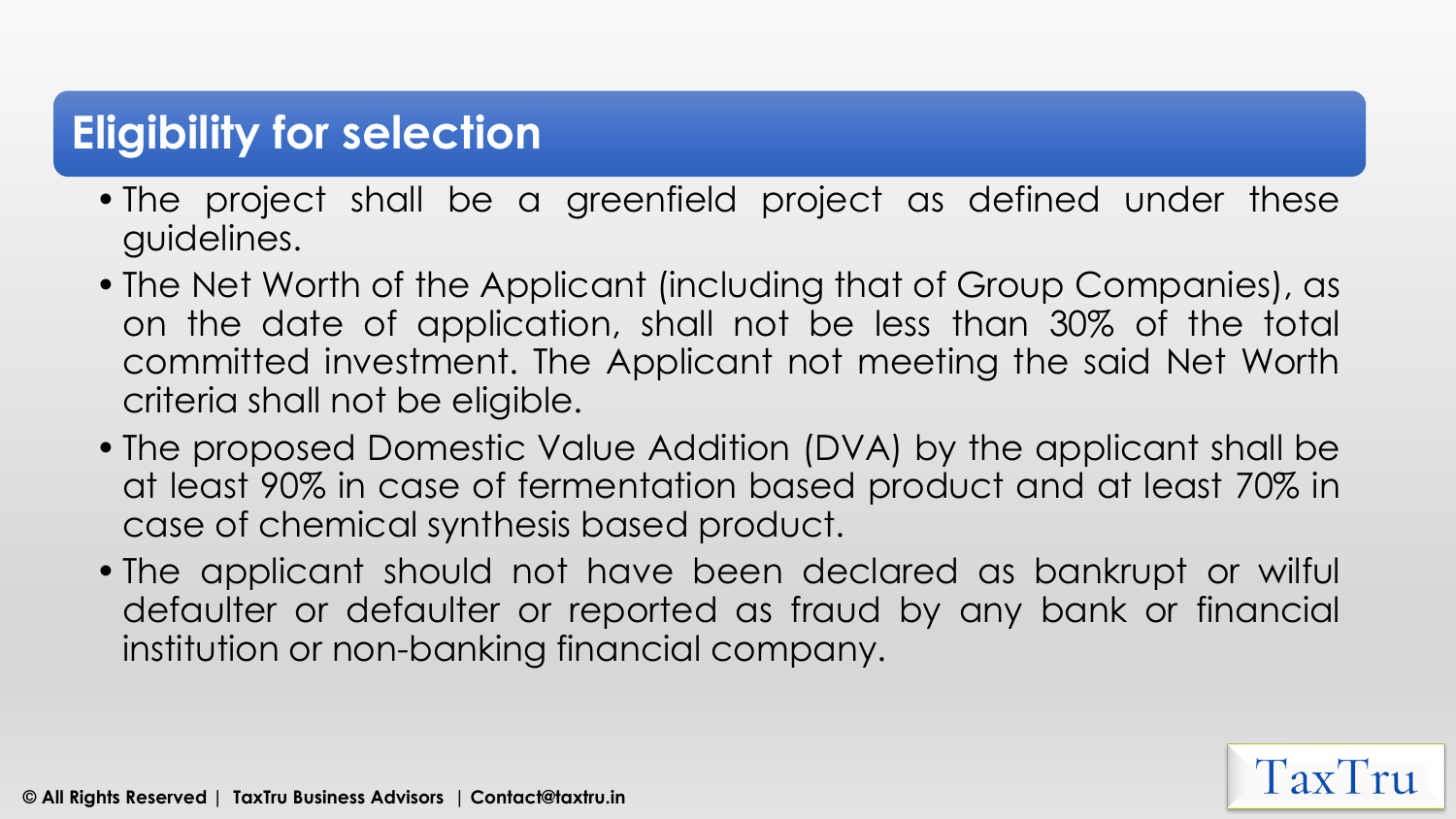#### **Eligibility for incentive**

- The project shall be a greenfield project as defined under these guidelines.
- The Net Worth of the Applicant (including that of Group Companies), as on the date of application, shall not be less than 30% of the total committed investment. The Applicant not meeting the said Net Worth criteria shall not be eligible.
- The proposed Domestic Value Addition (DVA) by the applicant shall be at least 90% in case of fermentation based product and at least 70% in case of chemical synthesis based product.

 $\Gamma$ ax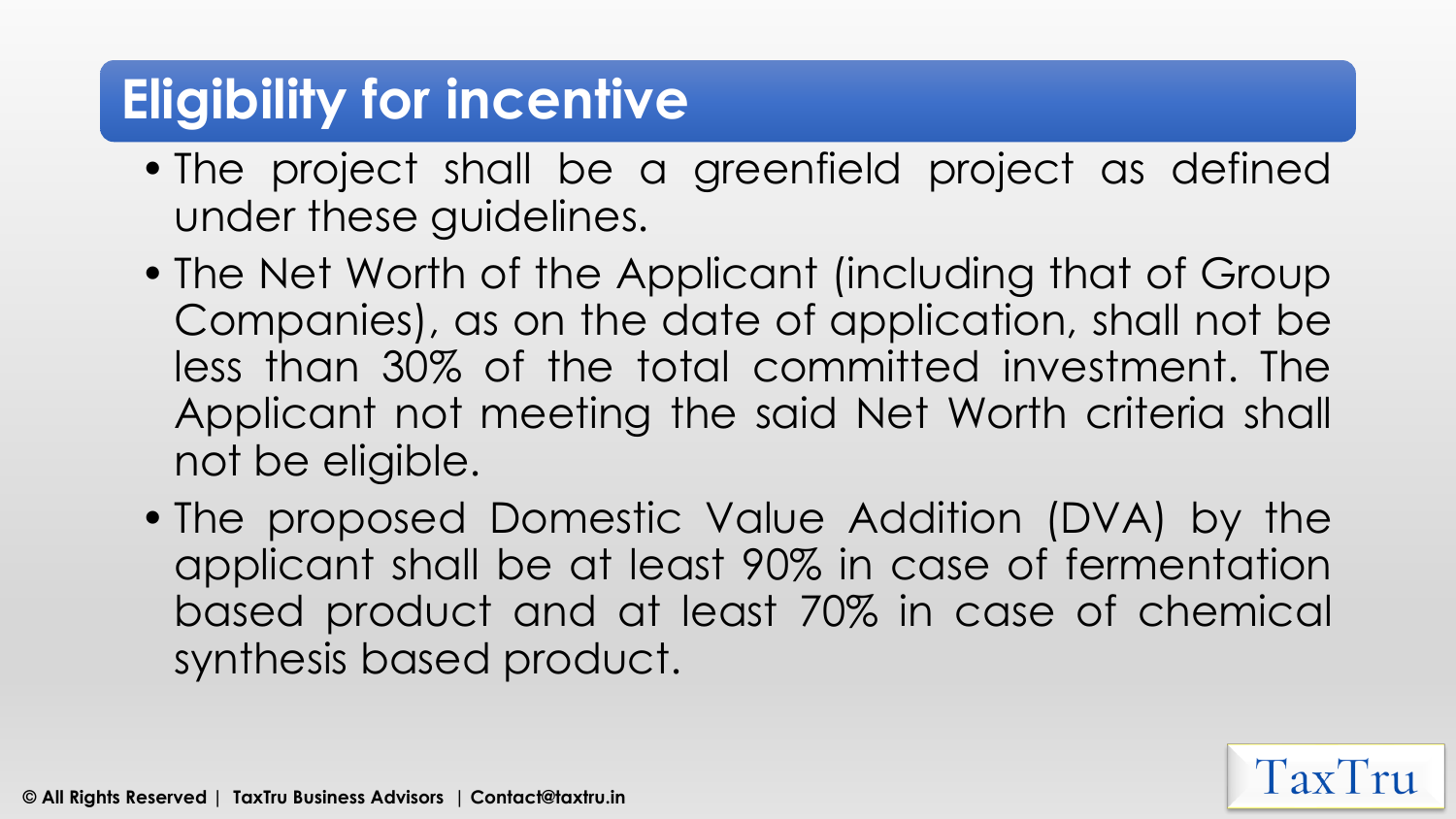#### **APPLICATION PROCESS**

#### **Submission of Application** – Applicant

• Application fees

**Prima Facie Examination**– Project Management Agency (PMA)

#### **Letter of Acknowledgement issued** – PMA

• Letter of Acknowledgement to be issued within 15 working days post completion of examination

#### **Application Appraisal** – PMA

- Each application shall be reviewed and details shall be entered in the detailed checklist by the PMA upon receipt of the application.
- The PMA will accordingly make appropriate recommendations to the Technical Committee (TC) for approvals under the Scheme.
- The final recommendations of the PMA and the Technical Committee shall be placed before Empowered Committee (EC) for its approval.
- All the applications shall be finalized within 60 days from the date of issuance of acknowledgement of receipt of the application.

 $\Gamma$ <sub>2</sub> $\mathbf{v}'$  $\Gamma$  r<sub>11</sub>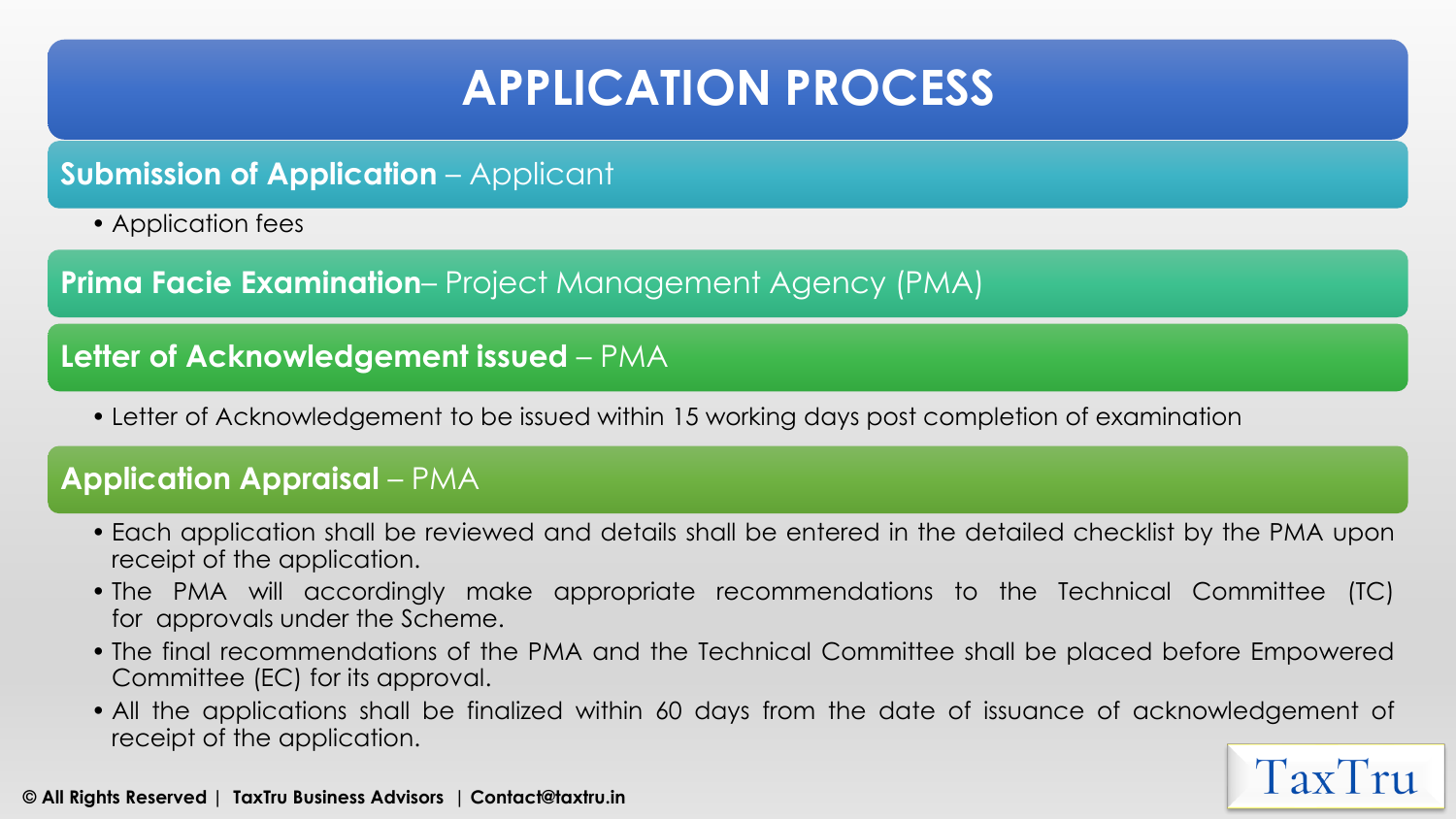#### **Approval Letter to Applicant** (within 5 working days of receiving approval from the Competent Authority – Department of Pharmaceuticals (DoP)

• The aforesaid approval letter shall not be construed as a guarantee for disbursement of incentive as the same will be dependent upon verification of eligibility after submission of disbursal claim and other criteria defined in these Guidelines.

#### **Submission of Bank Guarantee along with undertaking**

• The selected applicant shall submit, within two weeks of date of issuance of approval letter by the PMA a bank guarantee along with undertaking, in the format given at Appendix D of the **official detailed guidelines** of an amount equivalent to 1% of the committed investment in favour of DoP, valid for 365 days to be rolled over till the time 90% of the committed investment in the project is made.

**Tax** 

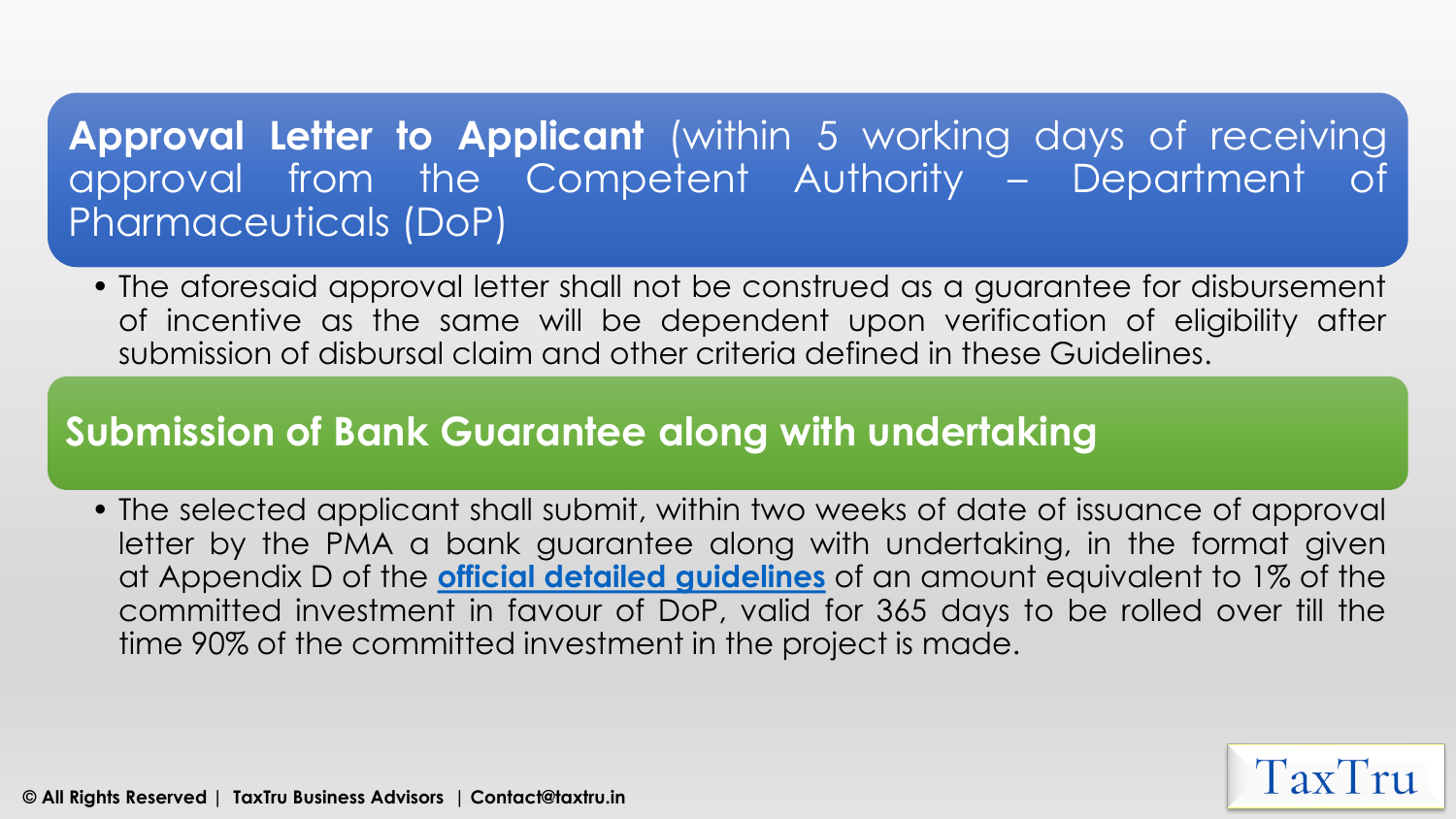#### **DISBURSEMENT PROCESS**

**Submission of Claim for Disbursement of Incentive** (submitted only on a halfyearly/annual basis)– Applicant

#### **Verification of Claims and Application for Incentives** – PMA

• In case of any doubt with respect to determining eligibility and incentive amount due, the PMA may refer to DoP for clarification.

#### **Disbursement of Funds** – PMA

- PMA to disburse funds after completion of all pre-disbursal formalities by the applicant and approval from the Competent Authority within 60 days of receipt of the claim.
- Applicants will be required to reconcile Incremental Sales of eligible products, based on which claims for disbursement of incentive have already been filed, with documents as prescribed by the PMA, by 31 December of the financial year subsequent to which the claim pertains

TaxTru

• Verification of the reconciliation of disbursement claims – PMA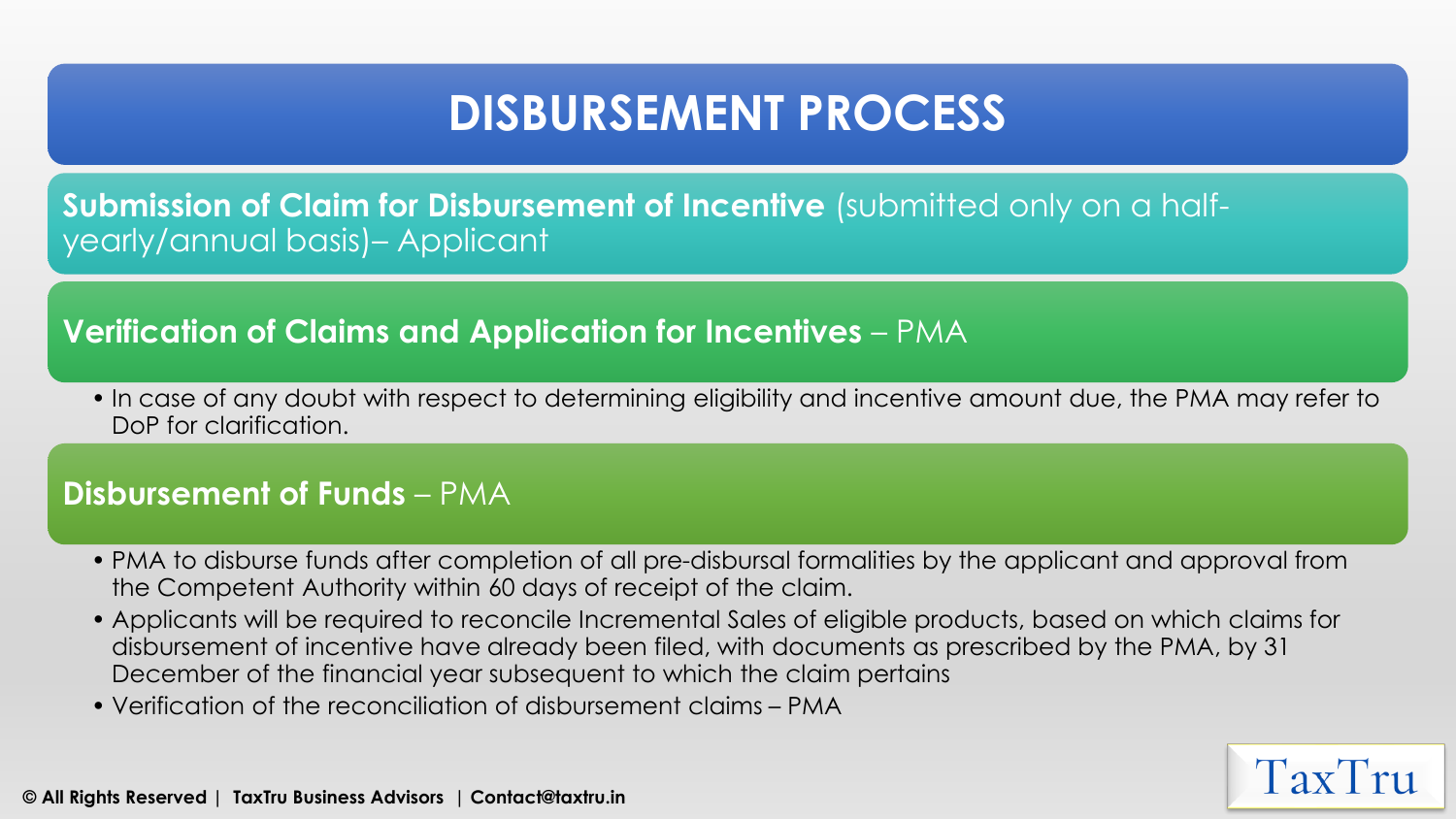

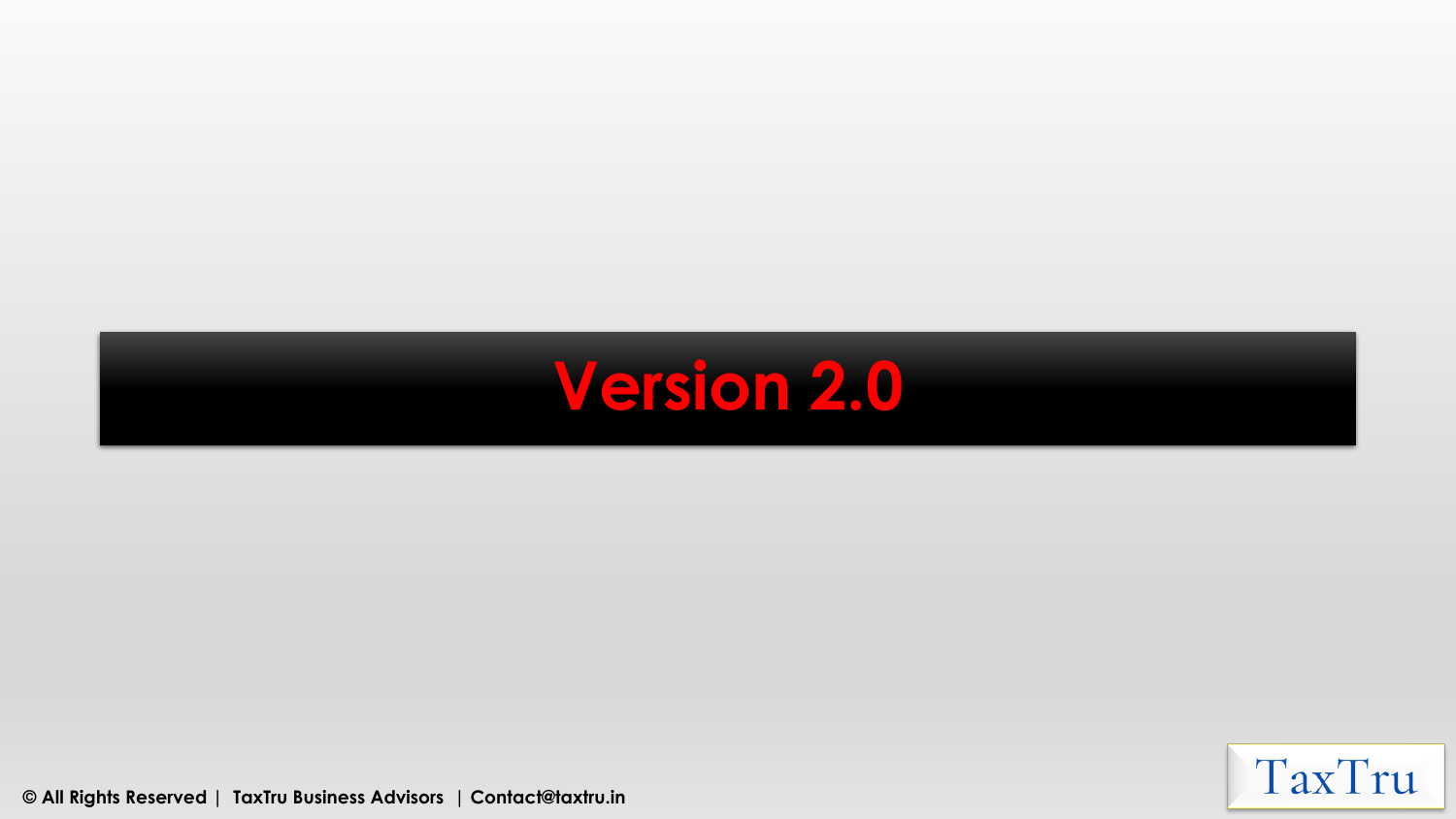## **INTRODUCTION**

The modern pharmaceutical industry can be traced back to the discoveries of insulin and penicillin in the early 20th century.

These products began to be mass manufactured, particularly in European countries, with other developed countries following close behind.

The implementation of scientific processes to the research and discovery of new medicines has led to the industry that exists today, with companies constantly searching for new products that heal, prevent, and cure consumers.

Back in 2014, the total pharmaceutical revenues worldwide had exceeded one trillion U.S. dollars for the first time.

Increased competition owing to the growing size of the industry has noticeably increased the complexities of operations, sales and marketing, which in turn have led to an alarming spike in malpractices by stakeholders involved at various levels in the industry.

 $\Gamma$ ax $\Gamma$ ru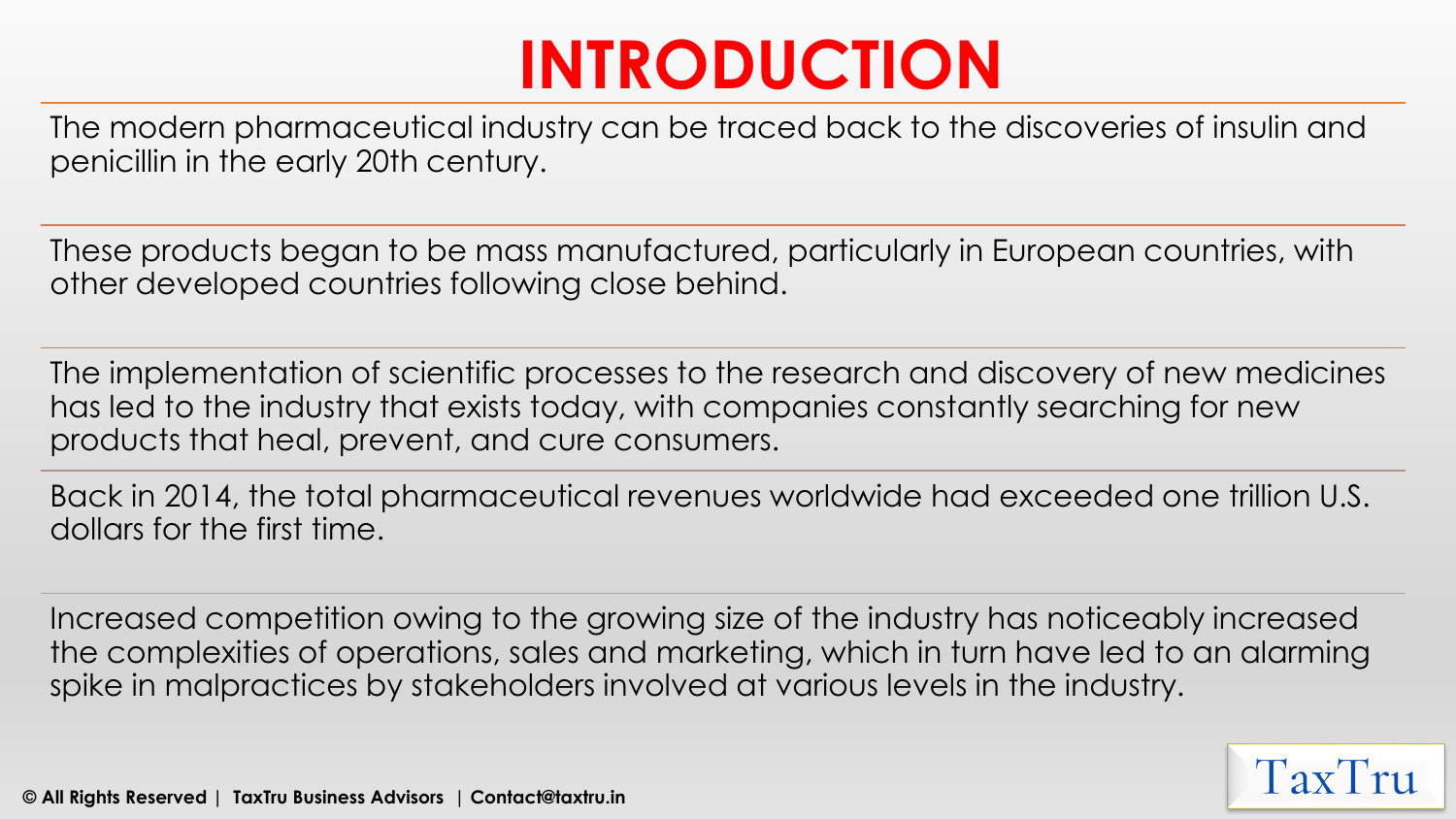## **INTRODUCTION**

The pharmaceuticals industry consists of drug manufacturers, biotechnology companies and the distribution and wholesale companies that handle the products produced.

Most of the revenues in the industry come from drug companies who make prescription, generic, and over-the-counter drugs for medical or veterinary use.

The major challenge faced by pharmaceutical industry is in generic drug exports which is a major source of their revenue.

Pharmaceutical companies may deal in generic or brand medications and medical devices. They are subject to a variety of laws and regulations that govern the patenting, testing, safety, efficacy and marketing of drugs.

 $\Gamma$ a $\mathbf{v}'$ 

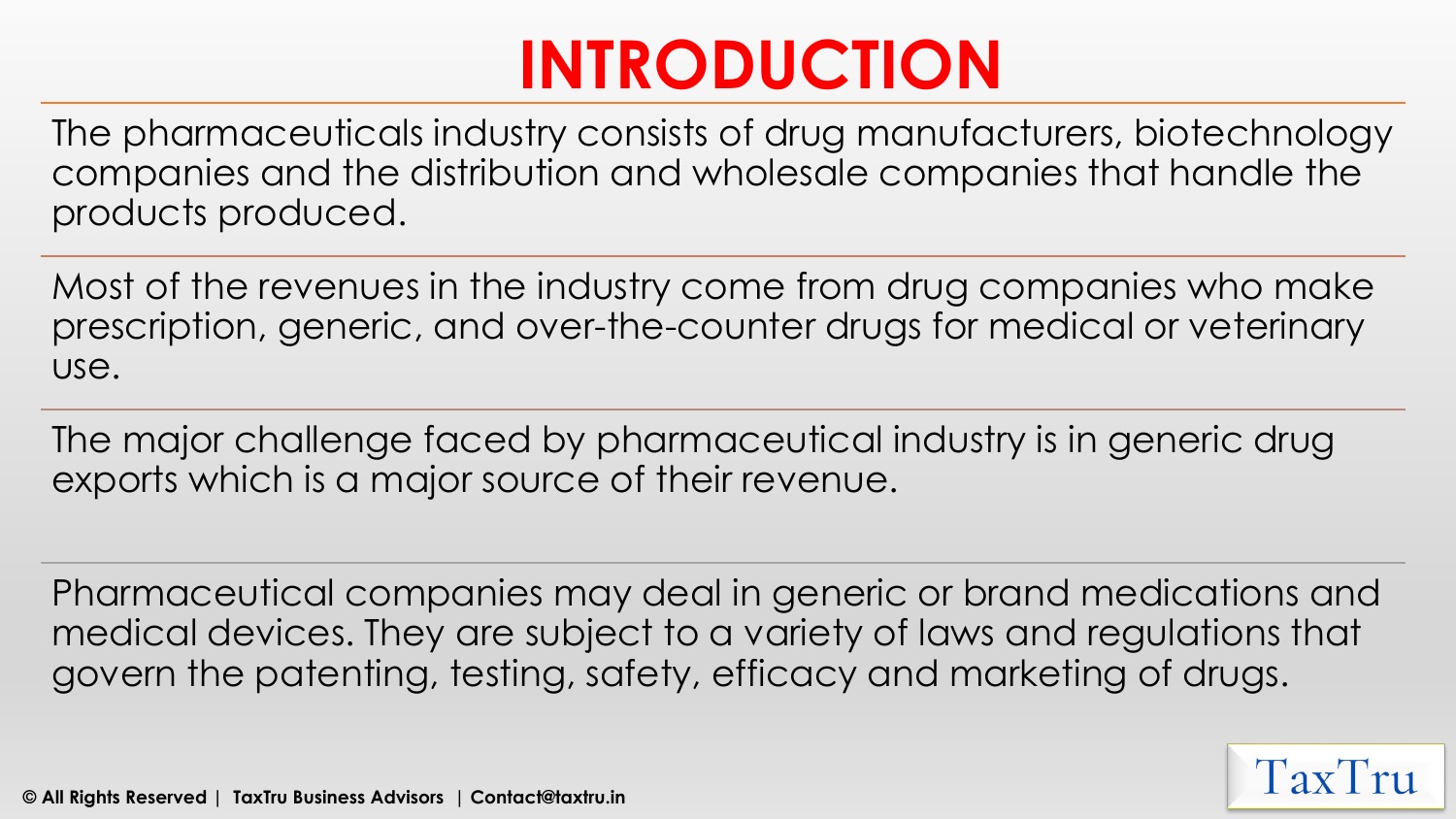## **OBJECTIVE OF THE SCHEME**

The objective of the scheme is to enhance India's manufacturing capabilities by increasing investment and production in the sector and contributing to product diversification to high value goods in the pharmaceutical sector.

One of the further objectives of the scheme is to create global champions out of India who have the potential to grow in size and scale using cutting edge technology and thereby penetrate the global value chains.

The Scheme was notified vide Gazette **Notification No.31026/60/2020-Policy-DoP dated 3rd March,2021**

Tax<sup>1</sup>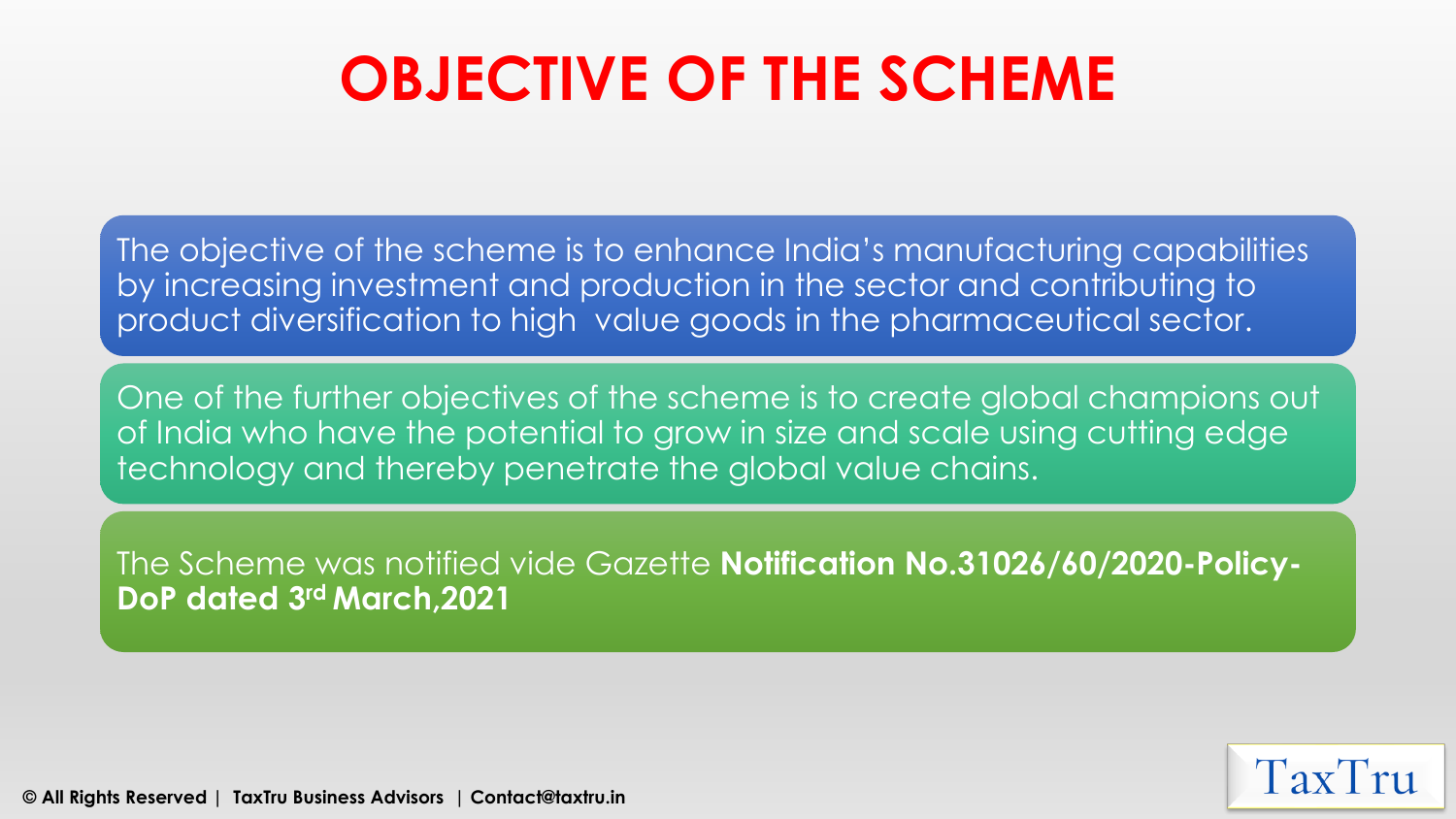## **TENURE OF THE SCHEME**

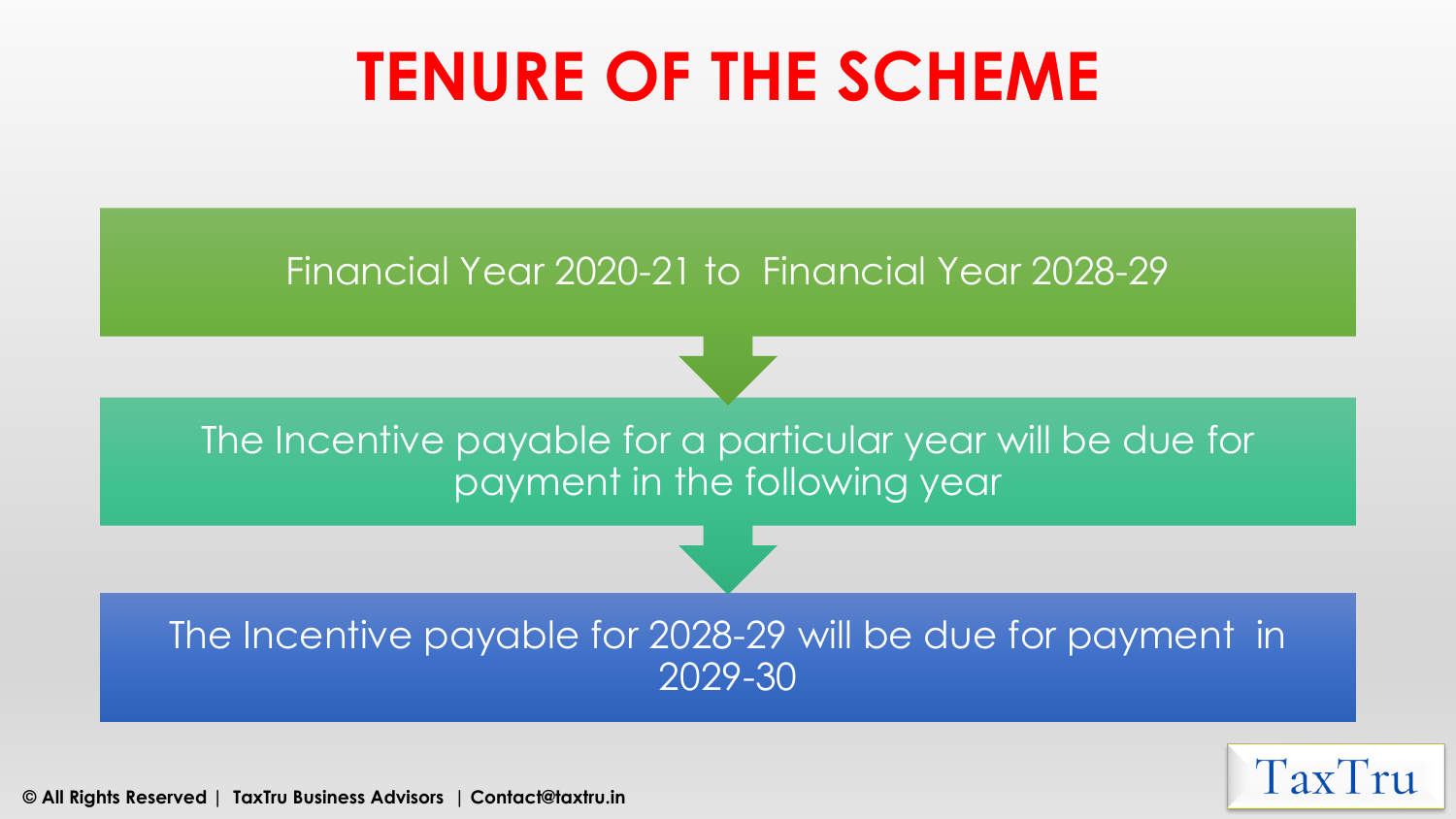## **CATEGORY OF APPLICANT**

| S.N<br>$\mathbf O$ | <b>PARTICULARS</b>  | <b>CONDITION</b>                                                                                                                                                                                   | FEES (Rs.)                |
|--------------------|---------------------|----------------------------------------------------------------------------------------------------------------------------------------------------------------------------------------------------|---------------------------|
|                    | <b>CATEGORY - A</b> | Applicants having Global Manufacturing Revenue (FY 2019-20) of<br>pharmaceutical goods and/or in vitro Diagnostic Medical Devices<br>more than or equal to Rs. 5,000 crore.                        | 100,000                   |
| 2                  | <b>CATEGORY -B</b>  | Applicants having Global Manufacturing Revenue (FY 2019-20) of<br>pharmaceutical goods and/or in vitro <b>Diagnostic Medical Devices</b><br>between Rs. 500 (inclusive) crore and Rs. 5,000 crore. | 50,000                    |
| $\mathcal{S}$      | <b>CATEGORY -C</b>  | Applicants having Global Manufacturing Revenue (FY 2019-20) of<br>pharmaceutical goods and/or in vitro <b>Diagnostic Medical Devices</b><br>less than Rs. 500 crore.                               | 25,000<br>10,000 for MSME |
|                    |                     | This group shall include a sub-group for MSME applicants, i.e.,<br>applicants registered as Micro, Small & Medium Enterprises<br>(MSME) with the Ministry of MSME, Government of India.            |                           |

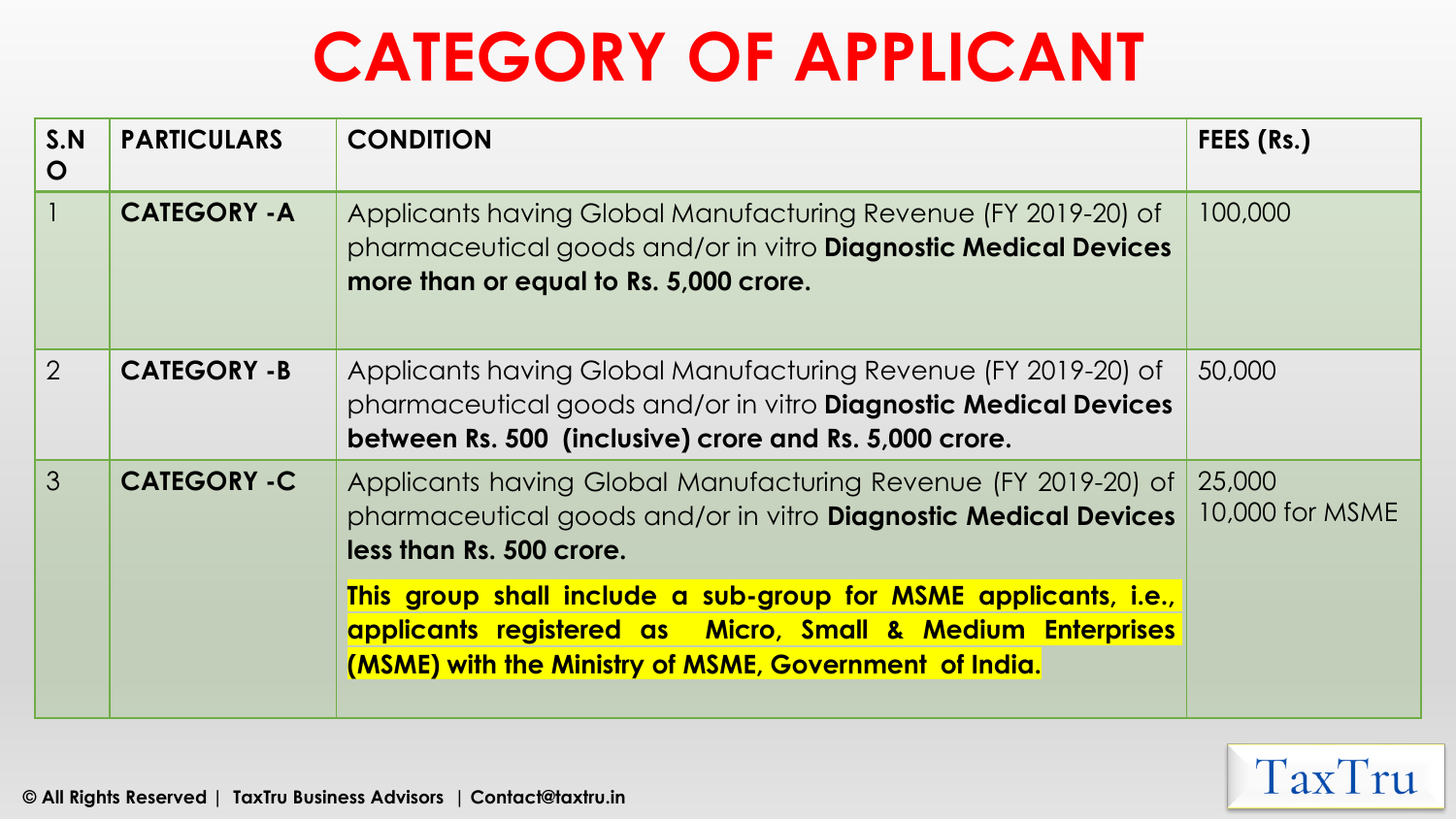## **PROJECT MANAGEMENT AGENCY (PMA)**

Refers to the agency appointed by the DoP to act on its behalf for receipt and appraisal of applications, verification of eligibility and examination of disbursement claims through any method / document deemed appropriate and for managing the above-mentioned in accordance with these guidelines.

The PMA shall examine and verify eligibility and assess incentive payable to an applicant based on the method laid down in these guidelines and the approval letter issued to the applicant

In case of any doubt with respect to determining eligibility and incentive amount due, or any other matter in discharge of its duties and responsibilities, the PMA may refer such matter to DoP for clarification and the decision of DoP shall be final in this regard.

The PMA shall process claim for disbursement of incentive within 60 days from the date of receipt of such claim and make appropriate recommendations to DoP.

TaxTru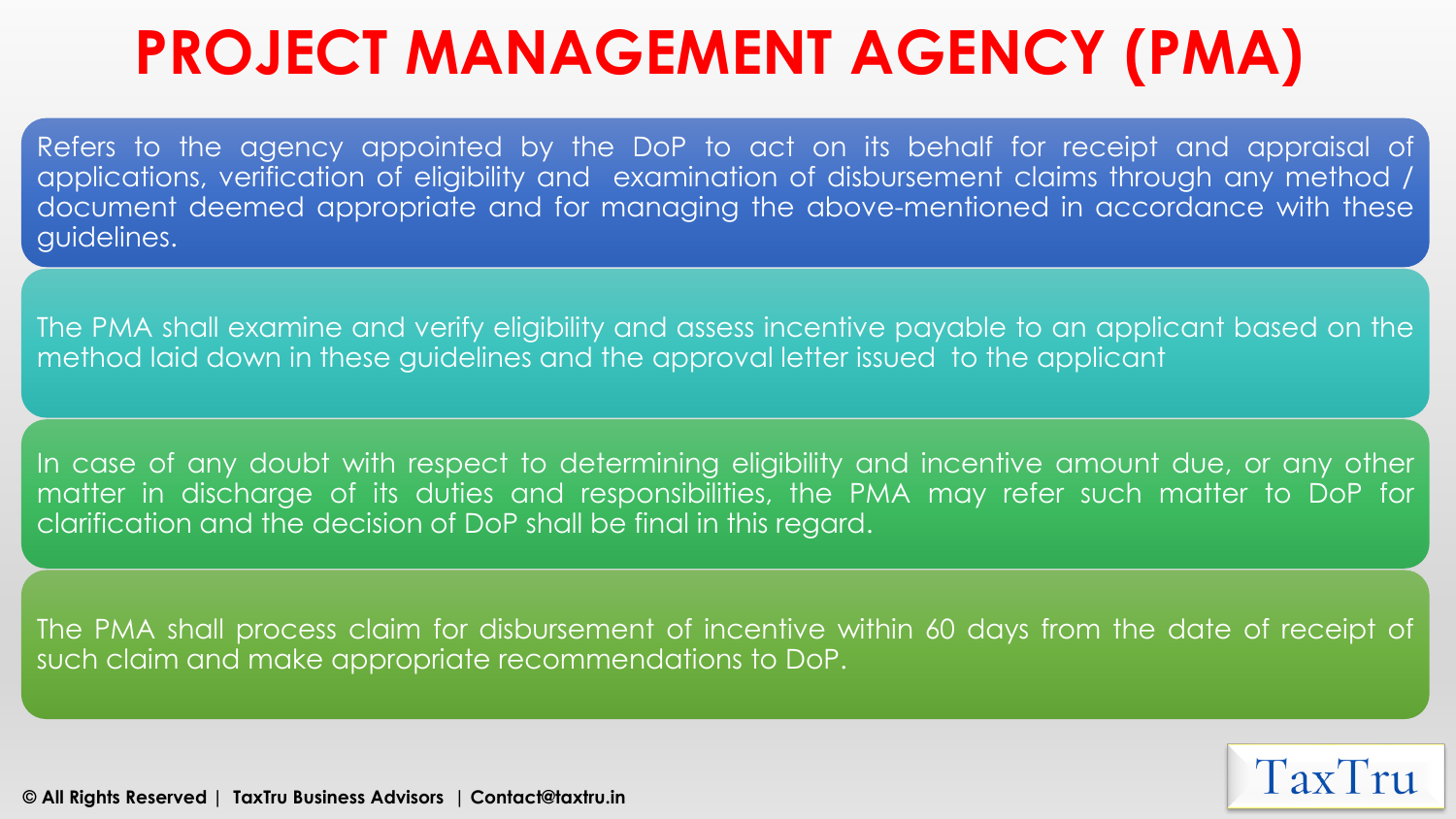# **Number of Applicant to be Selected**

- 1. Group A: 11 participants with maximum of 4 Foreign MNCs
- 2. Group B: 9 participants with maximum of 3 Foreign MNCs
- 3. Group C: 35 participants, of which
	- Minimum of 20 MSMEs, subject to sufficient eligible applicants

 $\Gamma$ ax

• Minimum of 5 *in vitro* diagnostic medical devices manufacturers subject to sufficient eligible applicants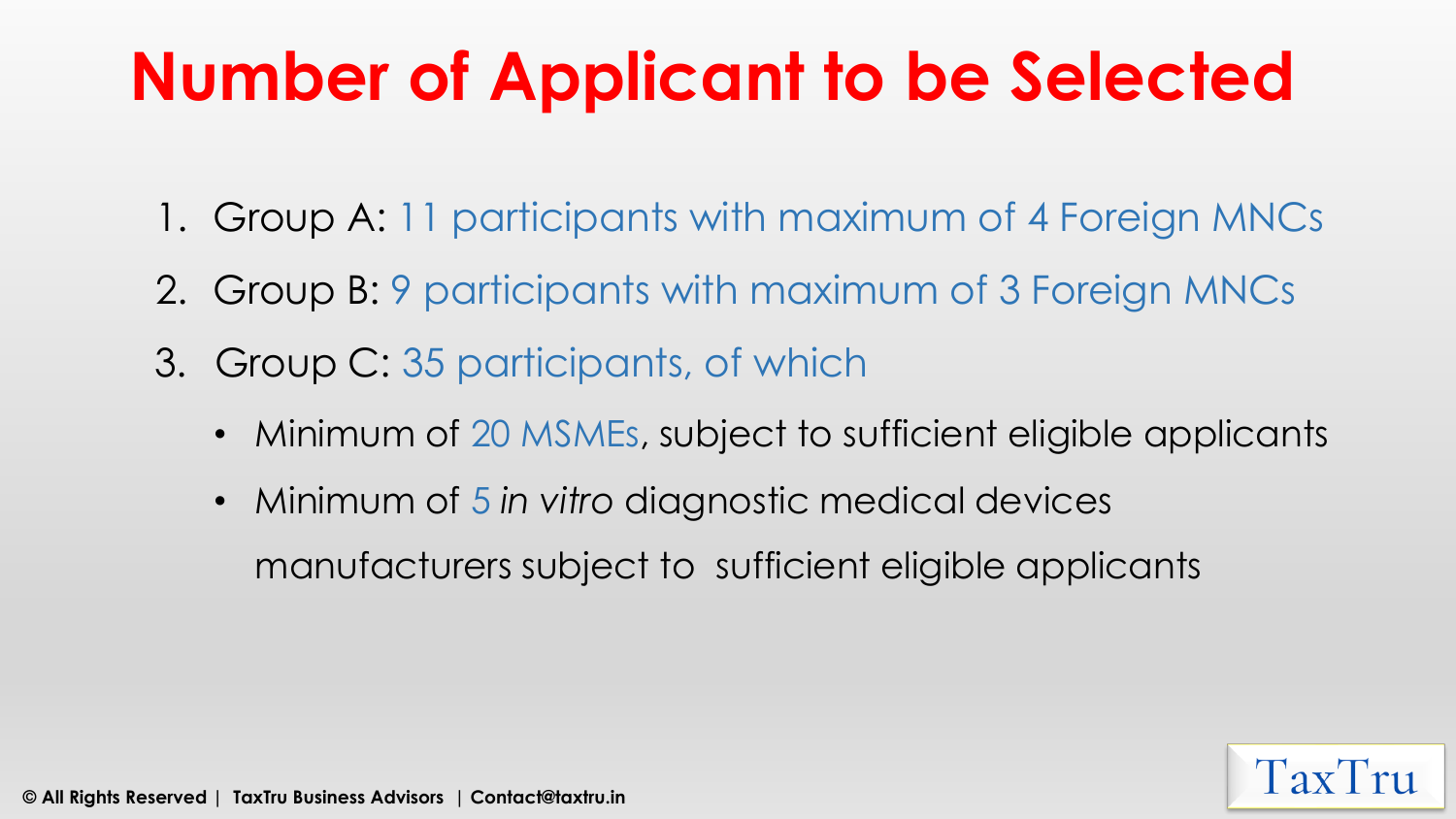### **Eligibility Criteria for Different Categories of Applicants**

| <b>Group of</b><br>Participants | <b>Minimum Cumulative Investment per participant (Rs. Crore)</b>                                                                                                                        |
|---------------------------------|-----------------------------------------------------------------------------------------------------------------------------------------------------------------------------------------|
| <b>Group A</b>                  | Rs 1,000 crore over 5 years<br>FY 2021-22:200<br>$\bullet$<br>FY 2022-23 : 400<br>$\bullet$<br>FY 2023-24 : 600<br>$\bullet$<br>FY 2024-25 : 800<br>FY 2025-26 : 1000                   |
| <b>Group B</b>                  | Rs 250 crore over 5 years<br>FY 2021-22:50<br>$\bullet$<br>FY 2022-23:100<br>$\bullet$<br>FY 2023-24 : 150<br>$\bullet$<br>FY 2024-25 : 200<br>$\bullet$<br>FY 2025-26:250<br>$\bullet$ |

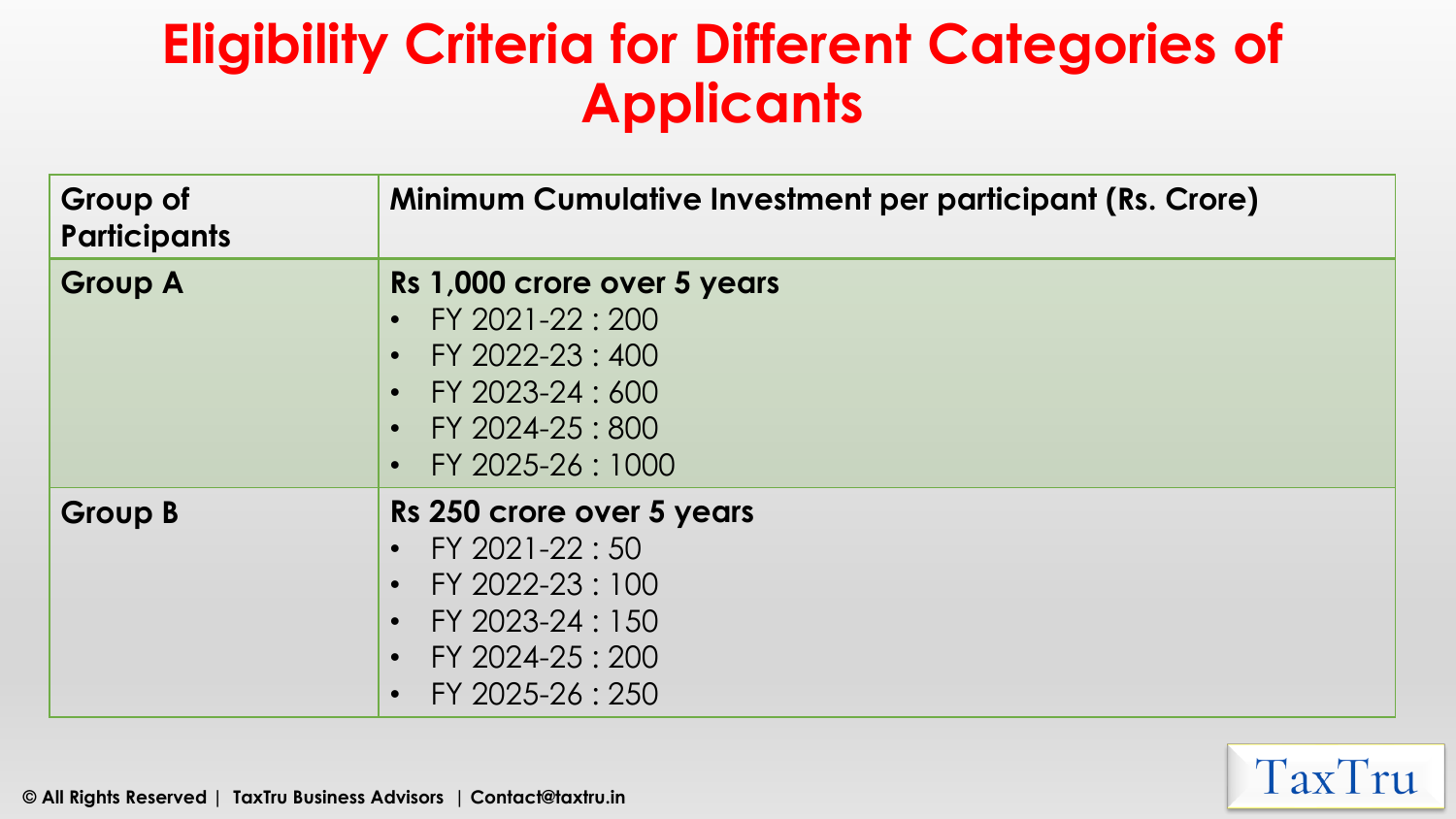### **Eligibility Criteria for Different Categories of Applicants**

| <b>Group C</b>      | Rs 50 crore over 5 years<br>• FY 2021-22:10<br>• FY 2022-23 : 20<br>• FY 2023-24 : 30<br>• FY 2024-25 : 40<br>• FY 2025-26 : 50                                            |
|---------------------|----------------------------------------------------------------------------------------------------------------------------------------------------------------------------|
| <b>Group C MSME</b> | <b>Committed Investment CI over 5 years</b><br>FY 2021-22 : 20% of CI<br>FY 2022-23:40% OF CI<br>FY 2023-24 : 60% OF CI<br>FY 2024-25:80% OF CI<br>FY 2025-26 : 100% OF CI |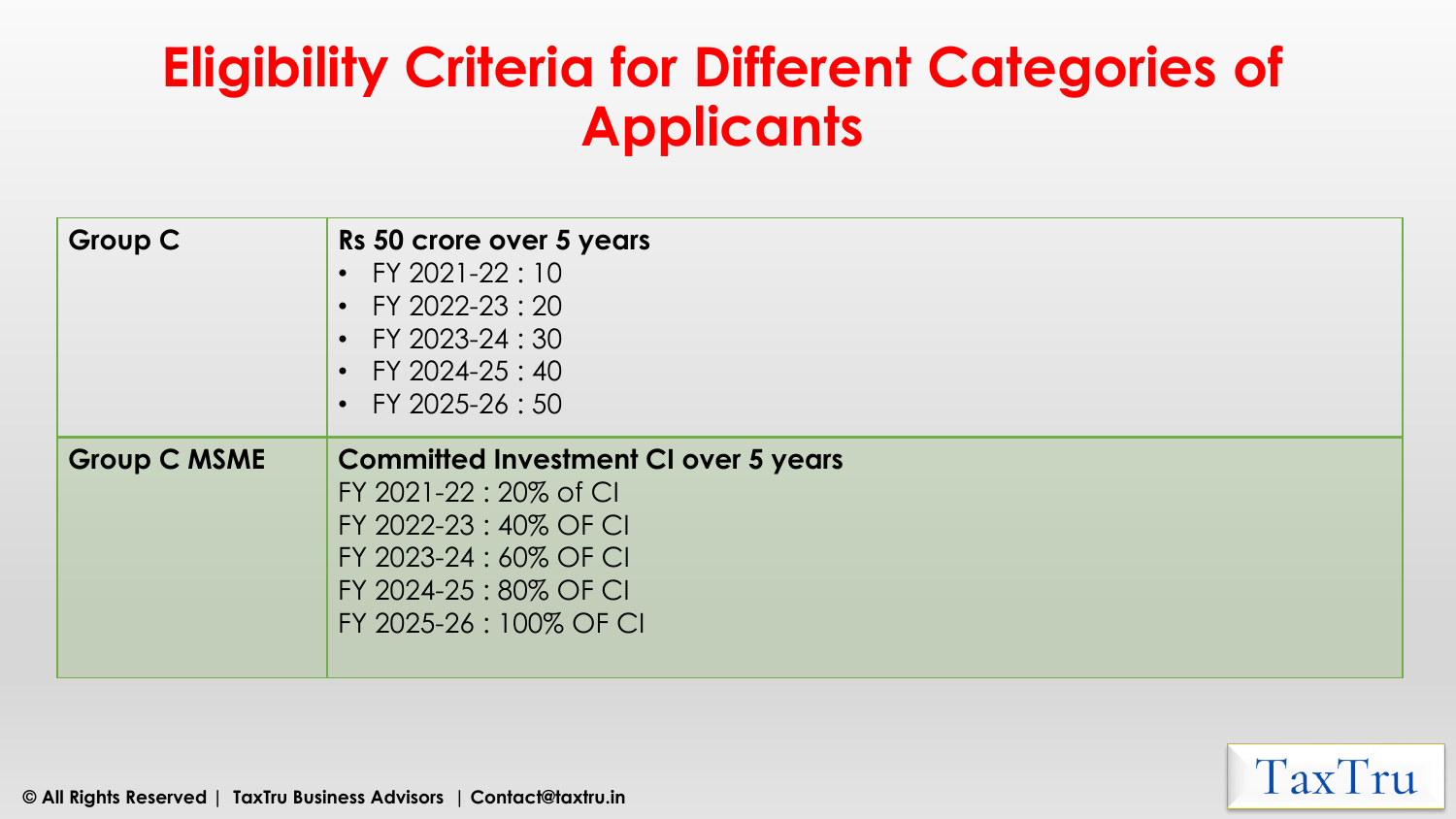## **INCREMENTAL SALES**

The selected participants in the scheme will be eligible for incentives on incremental sales of eligible products based on yearly threshold criteria of minimum cumulative investment and minimum percentage growth in sales of eligible products.

For the purpose of determining eligibility of incentive for **first year i.e.**

**FY 2022-23,** the threshold sales in FY 2022-23 for eligible products has to be greater than Rs. 50 crore in case of a Group A participant,

greater than Rs. 10 crore in case of a **Group B participant,**

greater than Rs. 1 crore in case of a **Group C participant** and

greater than Rs. 50 Lakh in case of a **Group C MSME** participant.

**For subsequent financial years** i.e. from FY 2023-24 onwards, the threshold sales shall be computed at 7% growth over actual sales of the approved eligible products of the previous financial year.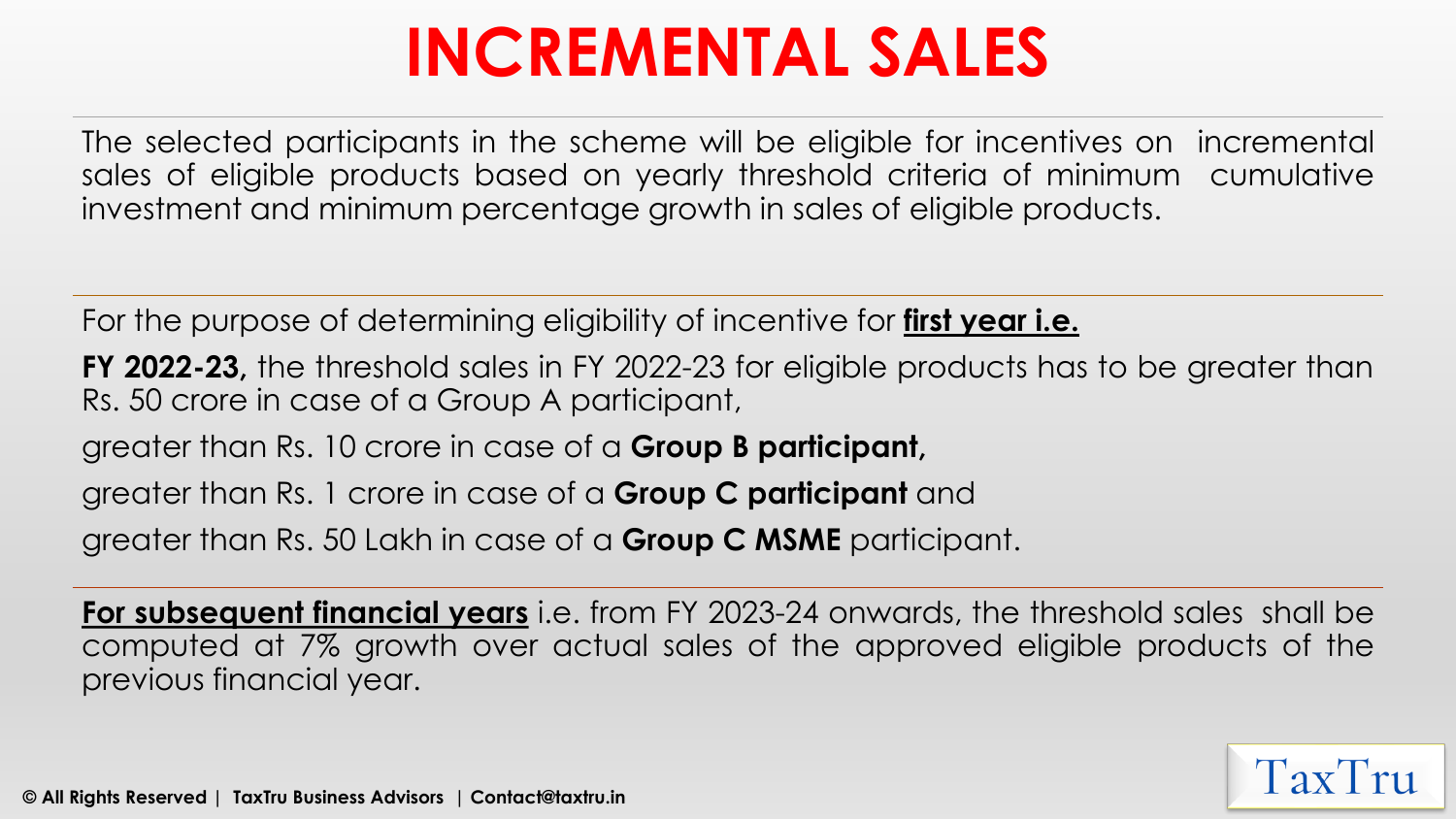## **INCREMENTAL SALES**

In case an applicant does not meet criteria of committed investment and minimum threshold sales for any given year, the applicant shall not be eligible for disbursement of incentive for that particular year.

**However, the applicant will not be restricted from claiming incentive for subsequent years during the tenure of the Scheme, provided eligibility criteria of minimum cumulative investment and threshold sales are met for such subsequent year.**

If the incentive availed by an applicant for any financial year, for any reason, is less than the maximum available incentive for that applicant in that financial year, the applicant shall not be entitled to claim the differential amount in subsequent financial years.

Eligibility under the Scheme shall not affect eligibility under any other scheme and *vice versa*.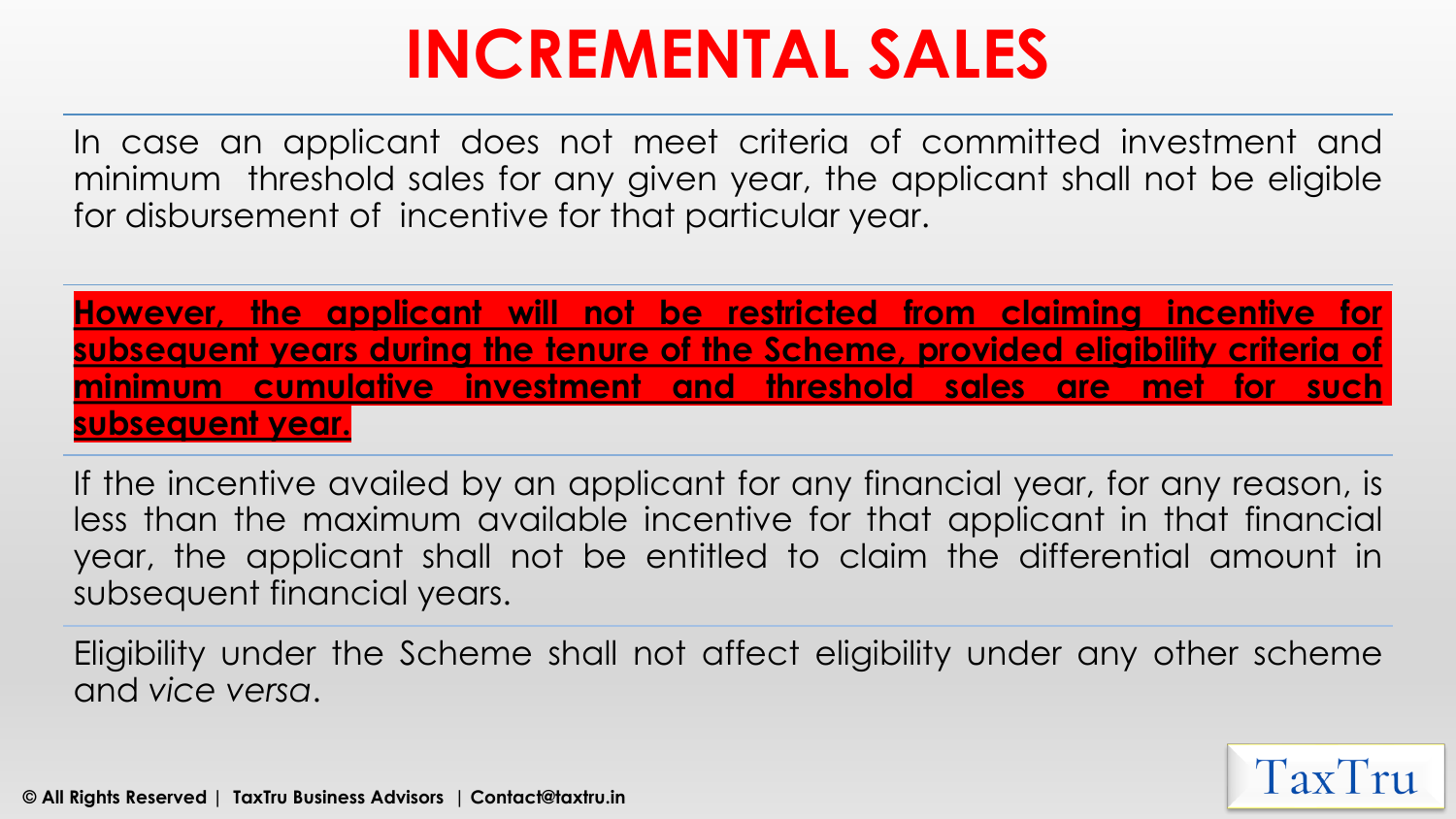### **RATE OF INCENTIVES ON INCREMENTAL SALES**

| Year        | <b>Category A &amp; B</b> | <b>Category C</b> |
|-------------|---------------------------|-------------------|
| $2021 - 22$ | 10%                       | $5\%$             |
| 2022-23     | 10%                       | $5\%$             |
| 2023-24     | 10%                       | 5%                |
| 2024-25     | 10%                       | 5%                |
| 2025-26     | 8%                        | $4\%$             |
| 2026-27     | $6\%$                     | $3\%$             |

**Base Year for calculation of Incremental Sales would be 2019-20.**

TaxTru

The incentive allocated for various groups would be as follows:

❑ Group A - Rs. 11,000 crore,

❑ Group B - Rs. 2,250 crore,

❑ Group C - Rs. 1,750 crore.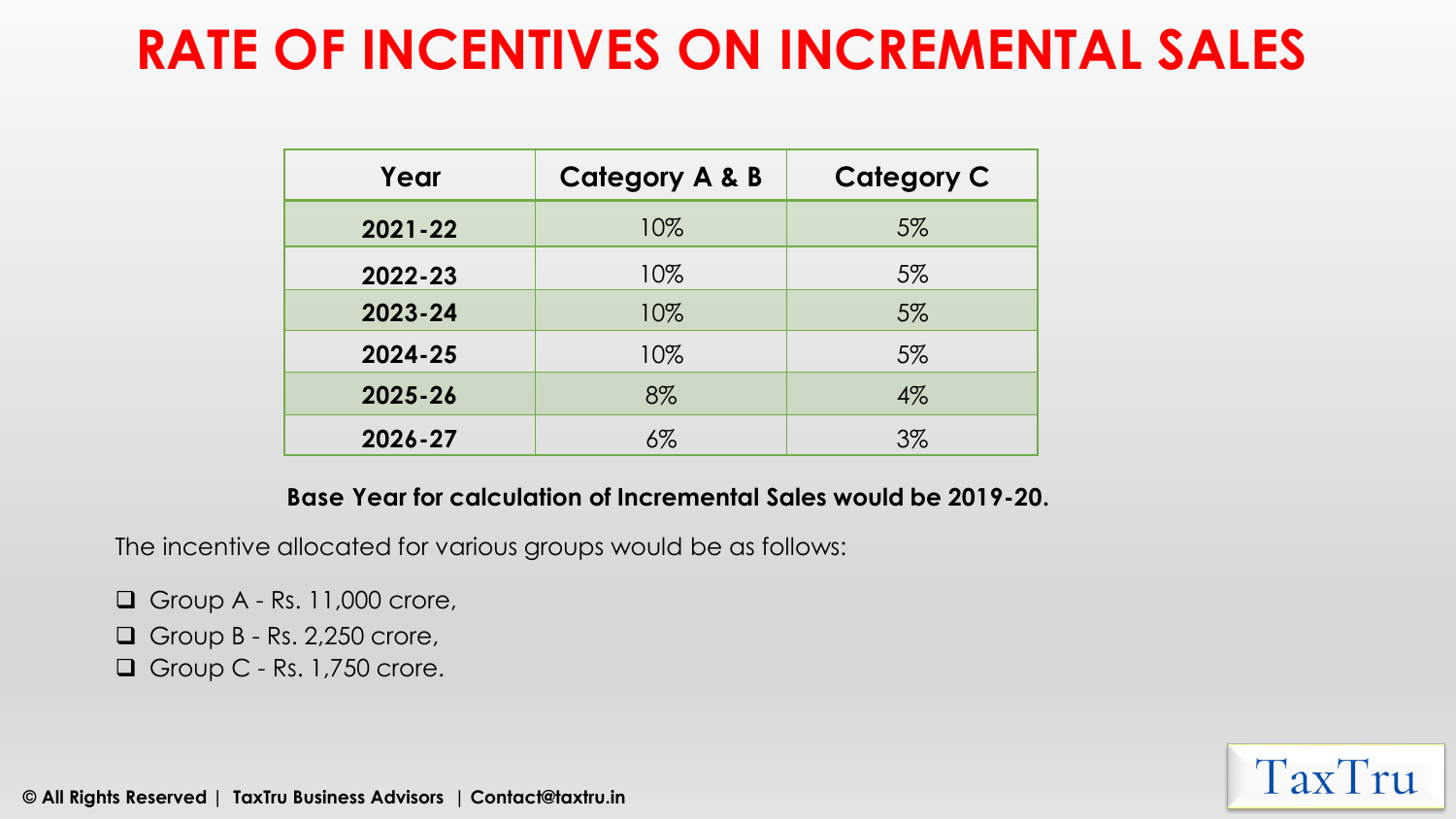# **APPROVAL AND DISBURSEMENT PROCESS**

Application under the Scheme can be made by any manufacturer registered in India.

An application, complete in all aspects, will have to be submitted before the due date. Acknowledgment will be issued after initial scrutiny of the application.

The applicants will be appraised and considered for approval, based on predefined selection criteria.

The incentives shall be released to the selected participants under the scheme who meet the annual threshold criteria of minimum cumulative investment and minimum growth in sales and if disbursement claims are found to be in order.

Timely disbursal of incentives by the project Management Agency will be monitored by DoP and reviewed by the EGoS.

The incentive will be disbursed on incremental sales for a maximum period of 6 years for each participant.

The progress in approval of applications and disbursal of incentive shall be monitored on an ongoing basis against the monitoring framework to be specified in the guidelines.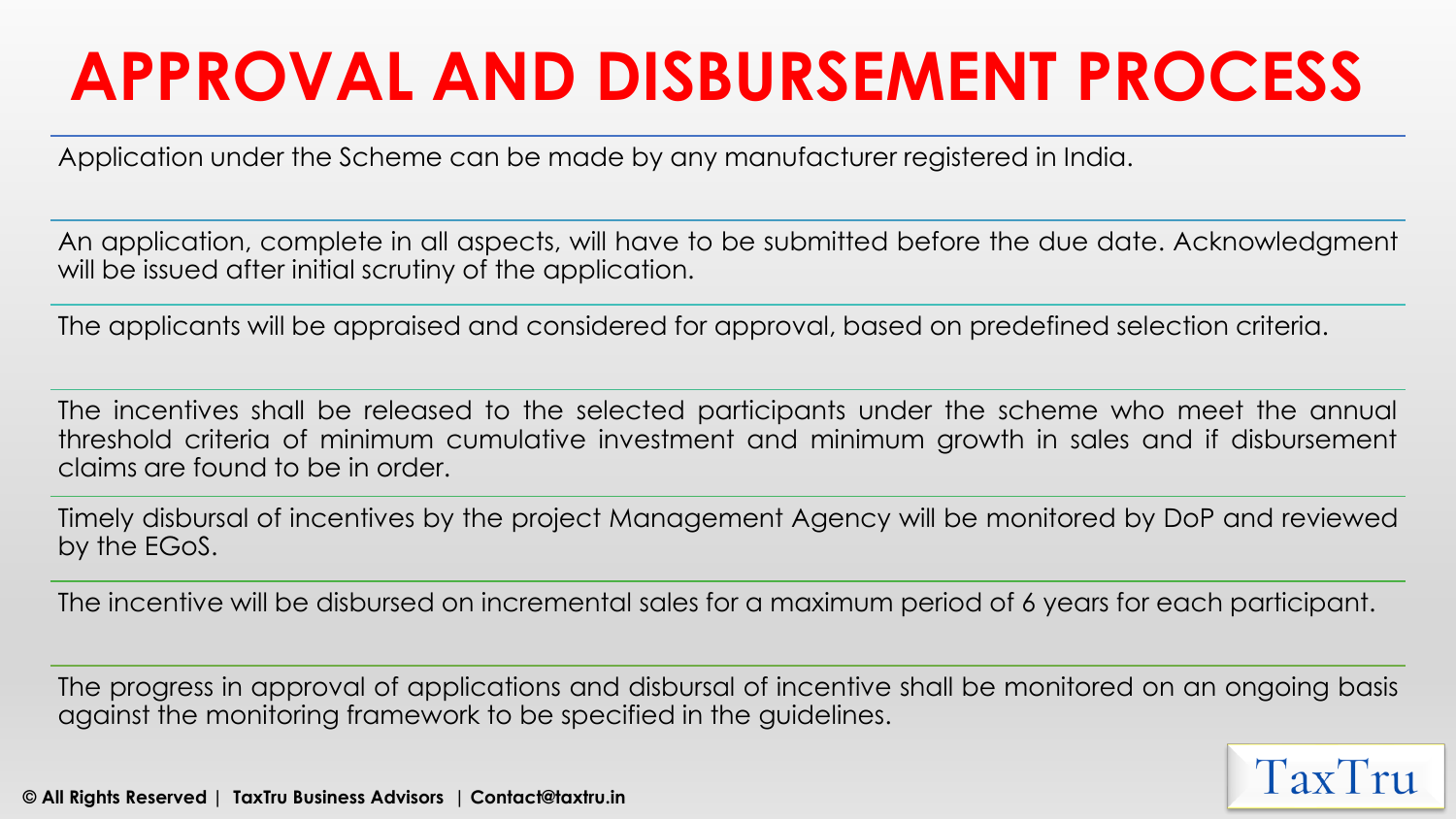## **Product Categories**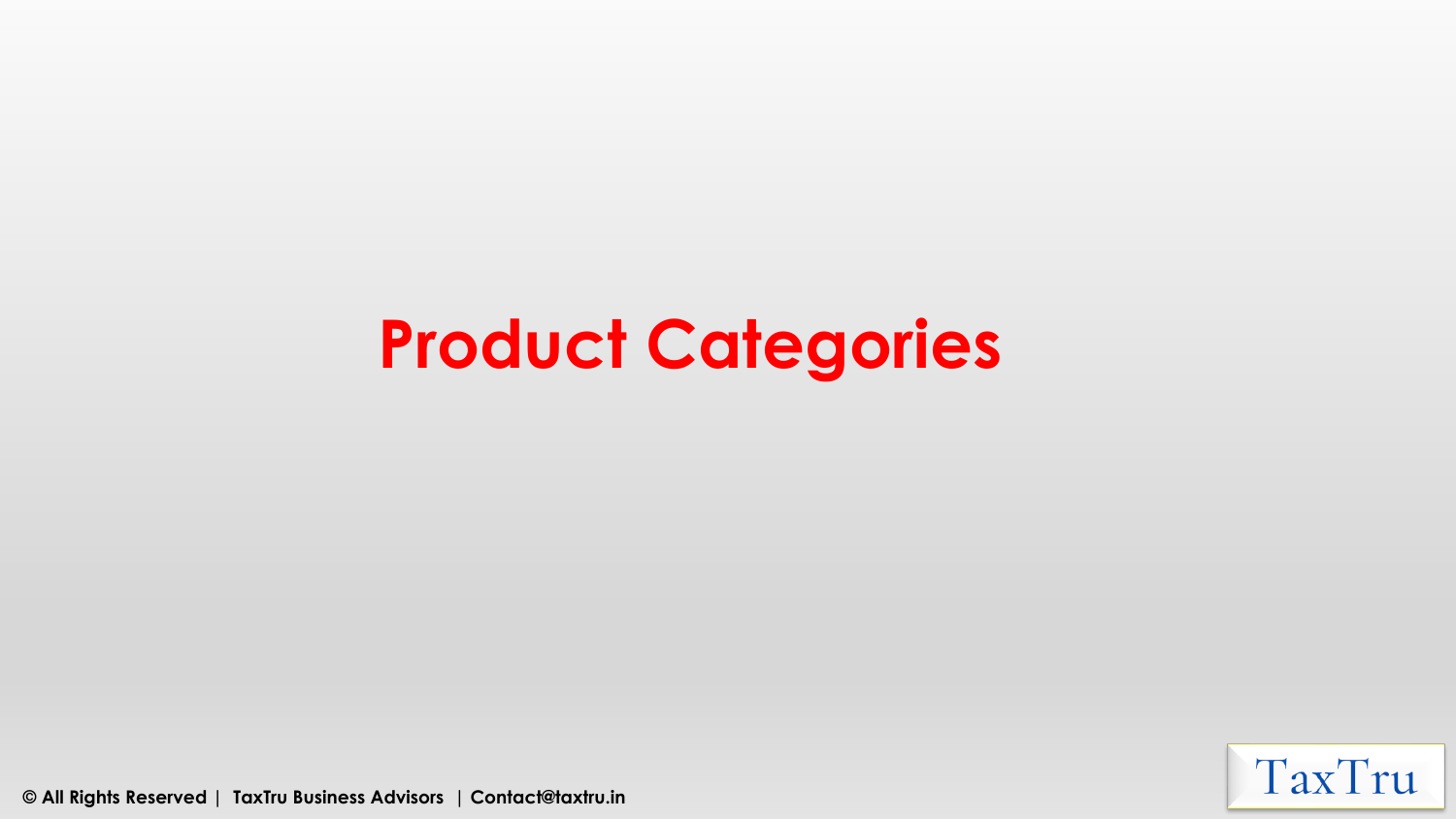

Complex generic drugs

Patented drugs or drugs nearing patent expiry

Cell based or gene therapy drugs

Orphan drugs

Special empty capsules like HPMC, Pullulan, enteric etc.

Complex excipients

Phyto-pharmaceuticals

*Other drugs as approved\**

*\*Decision will be taken by DoP to include any drug based on requirement, CDSCO approvals, TC opinion which shall take into account the current levels of production, availability, etc. The decision of DoP shall be aligned with the objectives of the scheme*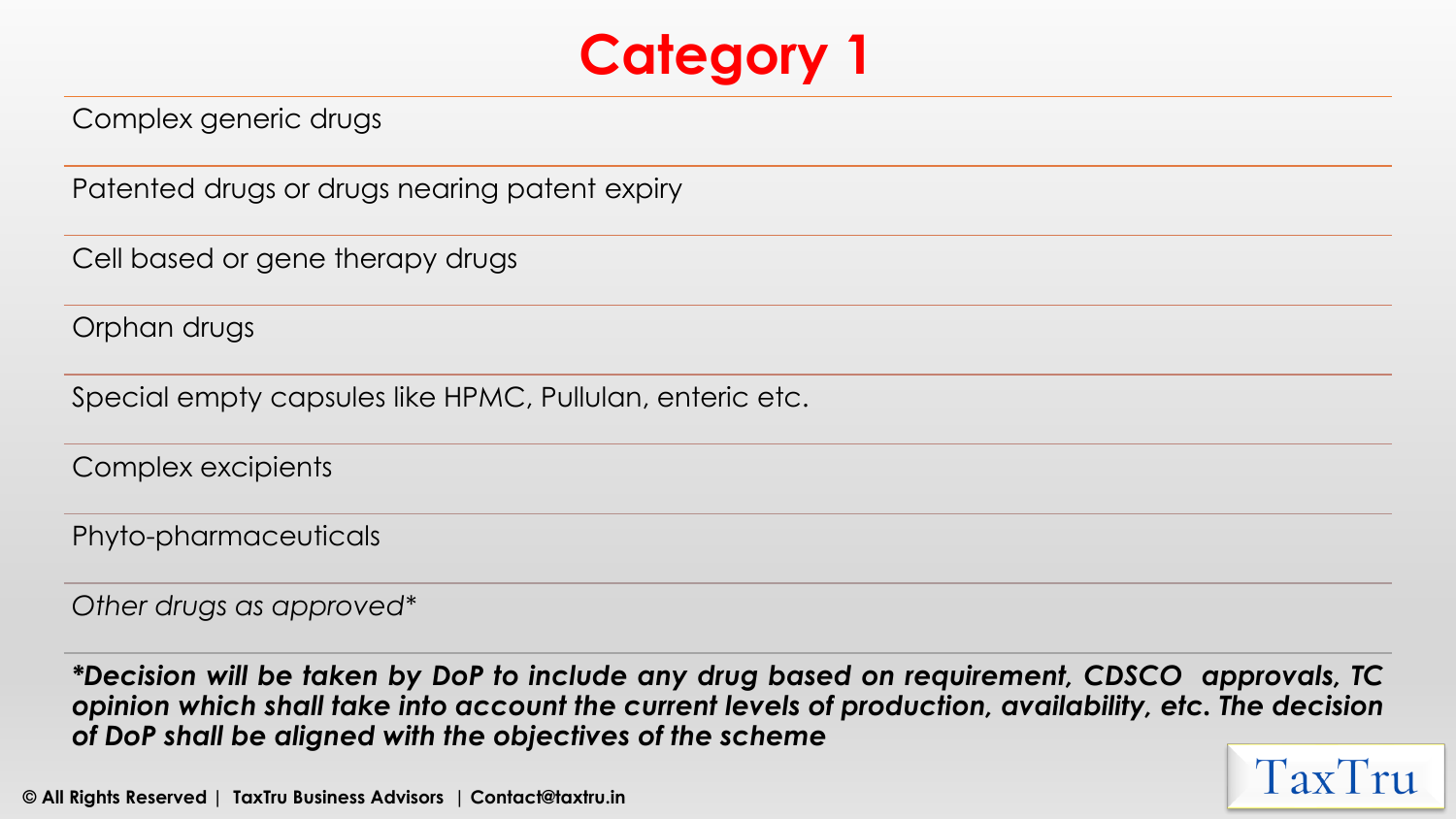### **Category 2**

Key Starting

**Materials** 

Active **Pharmaceutical Ingredients** 

Drug Intermediates except for the 41 eligible products already covered under the "Production Linked Incentive (PLI) Scheme for promotion of domestic manufacturing of critical Key Starting Materials (KSMs), Drug Intermediates (DIs), Active Pharmaceutical Ingredients (APIs) in India" Notified by Department of Pharmaceuticals (DoP) vide **Gazette Notification no.- 31026/16/2020-Policy, dated 21/07/2020 in Part-I, Section 1 of the Gazette of India (Extraordinary)**

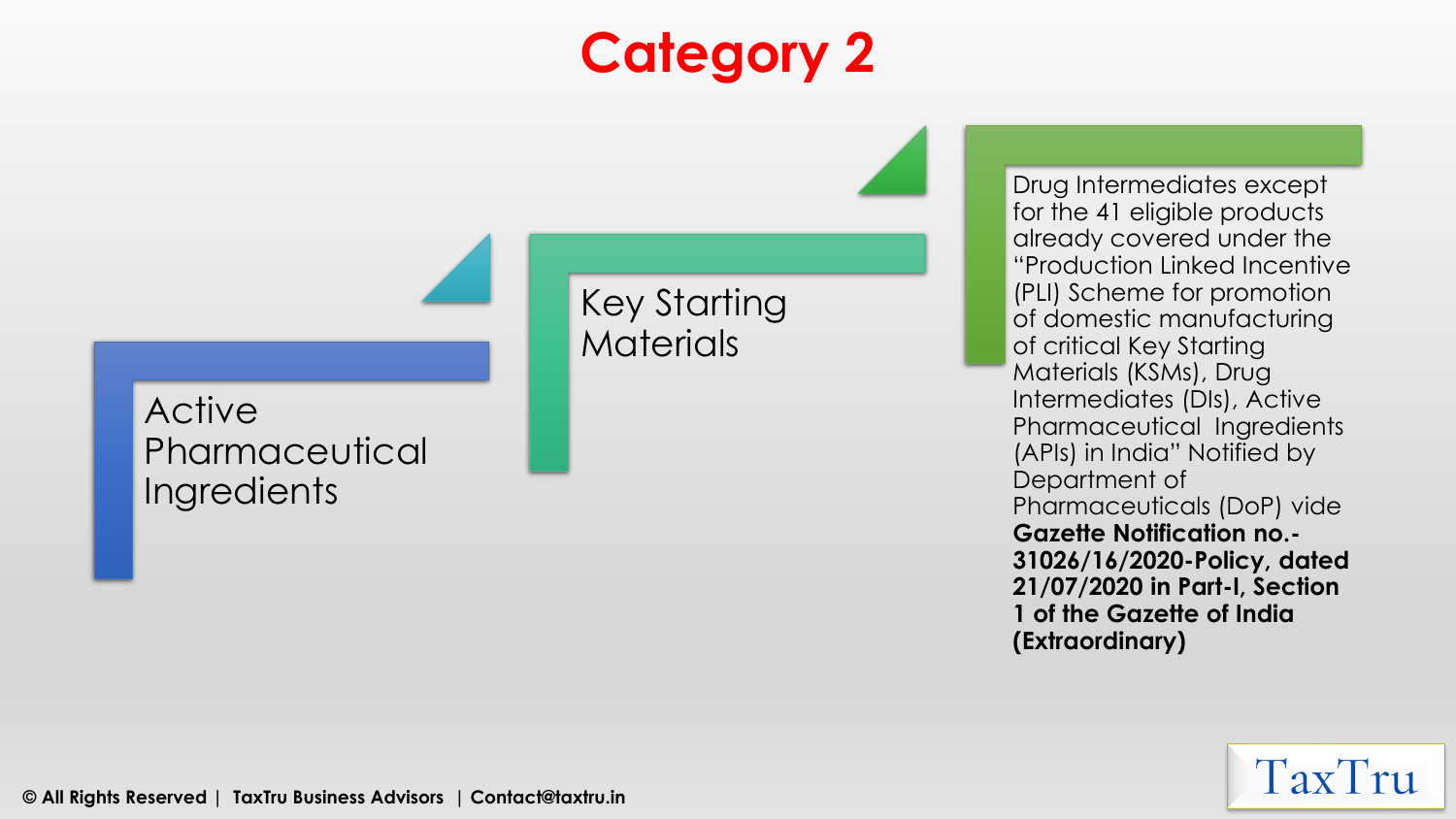### **Category : 3**

#### **(Drugs not covered under Category 1 and Category 2)**

- I. Repurposed drugs
- II. Auto immune drugs, anti-cancer drugs, anti-diabetic drugs, anti-infective drugs, cardiovascular drugs, psychotropic drugs and anti-retroviral drugs
- III. in vitro diagnostic devices
- IV. Other drugs not manufactured in India
- *V. Other drugs as approved\**

*\*Decision will be taken by DoP to include any drug based on requirement, CDSCO approvals opinion which shall take into account the current levels of production, availability, etc. The decision of DoP shall be aligned with the objectives of the scheme.*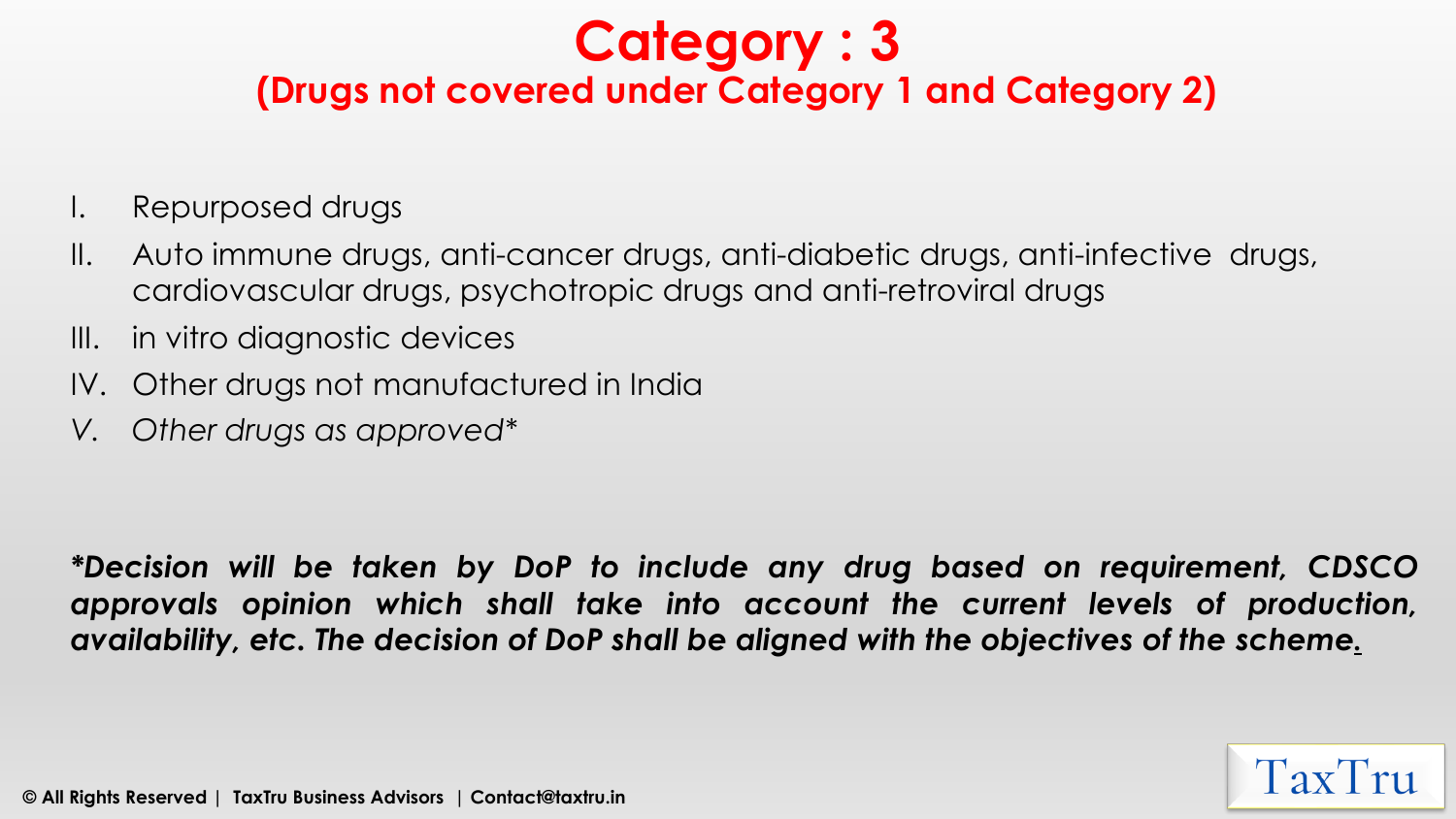## **OTHER KEY POINTS**

Applicant for the purpose of the Scheme shall be any Proprietary Firm or Partnership Firm or Limited Liability Partnership (LLP) or a Company registered in India proposing to manufacture eligible products and making an application for seeking approval under the Scheme.

The applicant should not have been declared as bankrupt or willful defaulter or reported as fraud by any bank or financial institution or non-banking financial company.

Applicants shall be required to reconcile sales of eligible products, based on which claims for disbursement of incentive have already been filed, with documents as prescribed by the PMA, by 31<sup>st</sup> of December of the financial year subsequent to which the claim pertains, for release of the remaining 25% of the incentive

Time period allowed for filing of applications. The application window shall be of 60 days starting from 2<sup>nd</sup> June, 2021 to 31st July, 2021 (Both dates inclusive).

 $\text{Tx}$  $\text{Tx}$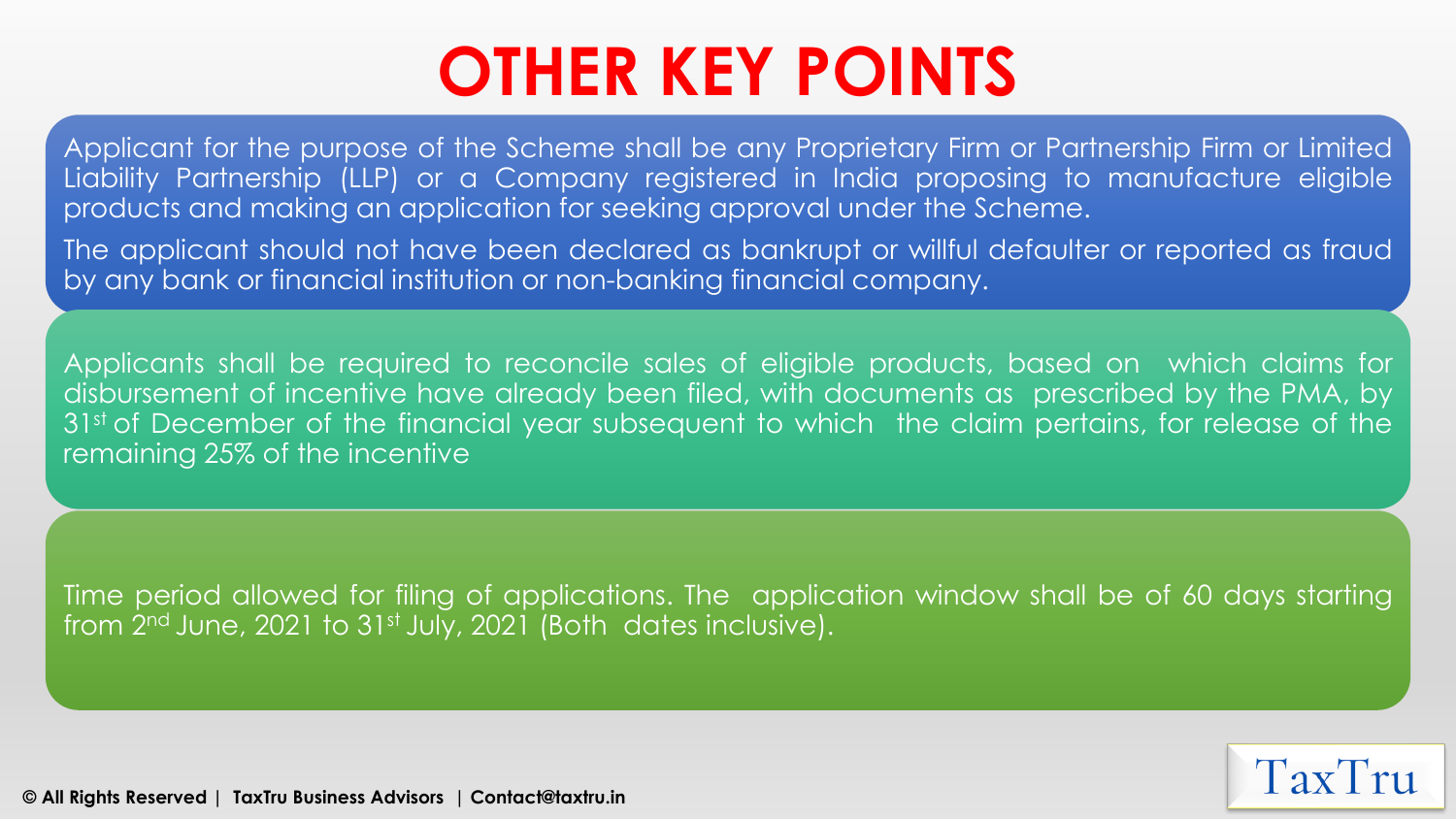

This material is intended only for the use of the entity/person to whom it is addressed, and the others authorized to receive it on their behalf. None of Taxtru Business Advisors or its affiliates shall be responsible for any loss whatsoever sustained by any person who relies on this material. The recipient is strictly prohibited from further circulation of this material.

This document contains confidential material proprietary to Taxtru Business Advisors. The materials, information, ideas, and concepts contained herein are non-public, should be used solely and exclusively to evaluate the capabilities of Taxtru Business Advisors to provide assistance to clients, and should not be used in any inappropriate manner or in violation of applicable laws. The contents of this document are intended for the use of the entity to which this is provided and may not be distributed to third parties. Any services Taxtru Business Advisors may intend to provide to its client will be governed by the terms of a separate written agreement signed by both Taxtru Business Advisors LLP and its client".